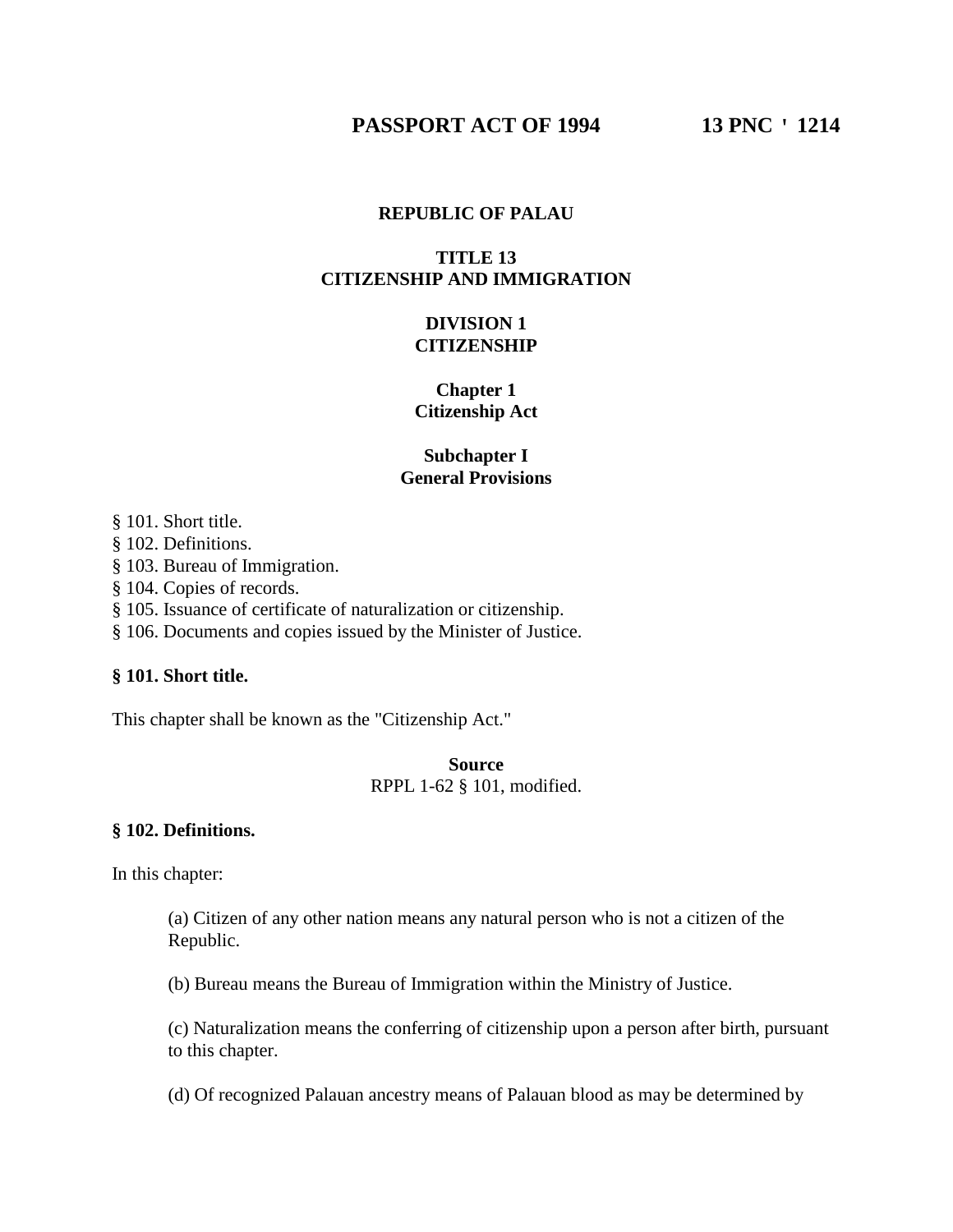testimony or evidence admissible in a court of law.

(e) Special mail means certified mail if the addressee is located in the Republic, in the United States or in what has become known as the Trust Territory of the Pacific Islands and means registered return receipt requested if the addressee is located anywhere else in the world. The term "is located" means the last known address.

**Source** RPPL 1-62 § 102, § 102(e) omitted as unnecessary and section modified. Subsection (b) amended by RPPL 6-26  $§ 19(a)[102(b)].$ 

### **§ 103. Bureau of Immigration.**

There is in the Ministry of Justice a Bureau of Immigration.

**Source** RPPL 1-62 § 103. Amended by RPPL 6-26 § 19(b)[103].

### **§ 104. Copies of records.**

Certifications and certified copies of all papers, documents, certificates and records required or authorized to be issued, used, filed, recorded, or kept under any and all provisions of this chapter shall be admitted in evidence equally with the originals in any and all cases and proceedings under this chapter and in all cases and proceedings in which the originals thereof might be admissible as evidence.

> **Source** RPPL 1-62 § 104, modified.

### **§ 105. Issuance of certificate of naturalization or citizenship.**

A certificate of naturalization or of citizenship may be issued by the Minister of Justice under the authority of this chapter upon the request of a citizen of Palau and have the same effect in all courts and public offices of the Republic, at home and abroad, as a certificate of naturalization or of citizenship issued by a court having naturalization jurisdiction.

### **Source**

RPPL 1-62 § 105, modified.

### **§ 106. Documents and copies issued by the Minister of Justice.**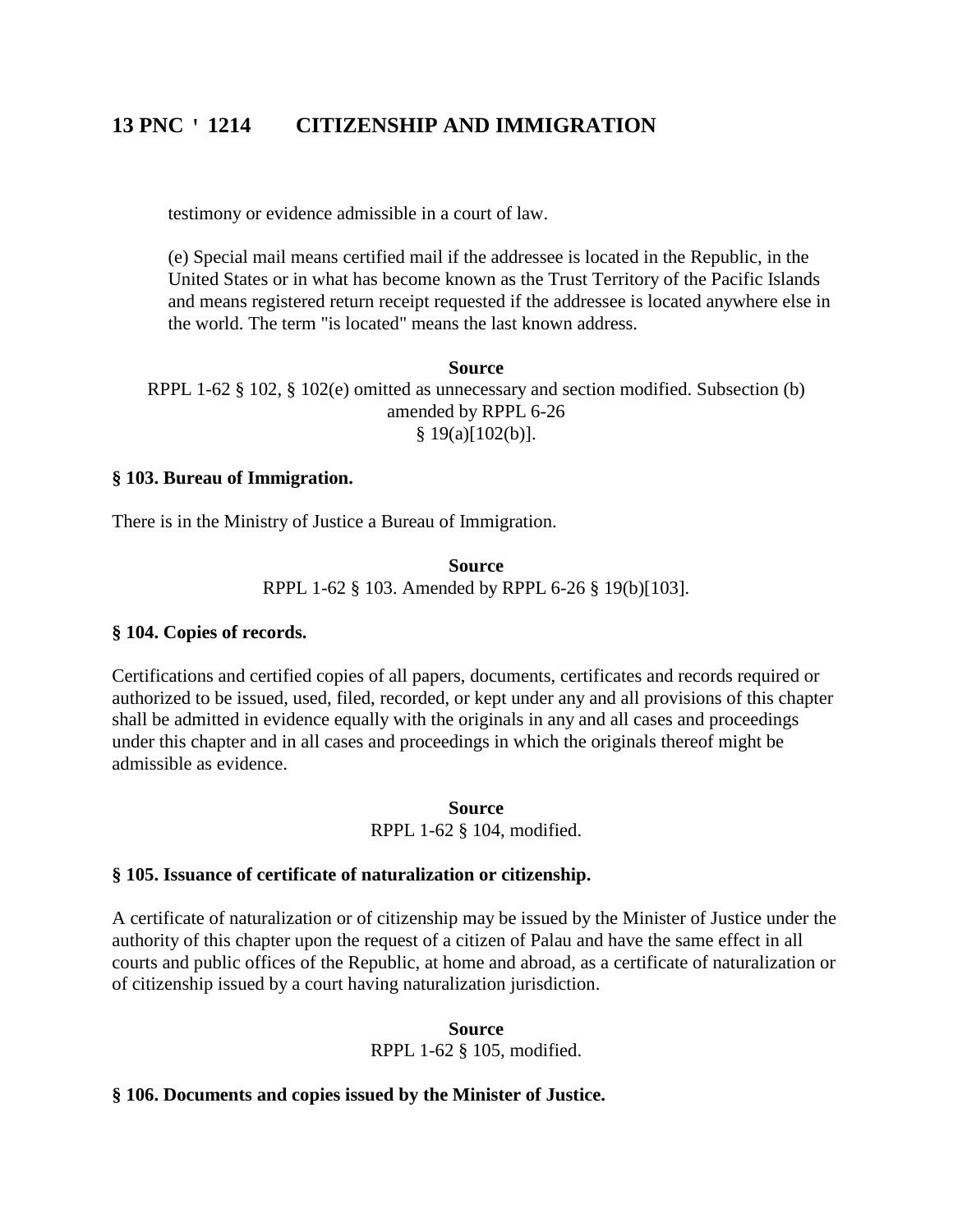(a) If any certificate of naturalization or citizenship issued to any citizen or any declaration of intention furnished to any declarant is lost, mutilated, or destroyed, the citizen or declarant may make application to the Minister of Justice for a new certificate or declaration. If the Minister of Justice finds that the certificate or declaration is lost, mutilated, or destroyed, he shall issue to the applicant a new certificate or declaration.

(b) If the name of any naturalized citizen has, subsequent to naturalization, been changed by order of any court of competent jurisdiction, or by marriage, the citizen may make application for a new certificate of naturalization in the new name of such citizen. If the Minister of Justice finds the name of the applicant to have been changed as claimed, the Minister of Justice shall issue to the applicant a new certificate and shall notify the court of such action.

> **Source** RPPL 1-62 § 106, modified.

# **Subchapter II Renunciation and Registration**

§ 121. Retention of Palauan citizenship by those who are also citizens of another nation; procedure.

§ 122. Certificates of citizenship; procedure.

# **§ 121. Retention of Palauan citizenship by those who are also citizens of another nation; procedure.**

A citizen of the Republic who is a citizen of another nation may, within three years after his eighteenth birthday or prior to January 1, 1984, whichever is later, renounce his citizenship of such other nation and register his intent to remain a citizen of the Republic with the Minister of Justice. Renunciation of citizenship of another nation and registration of intent to remain a citizen of the Republic, regardless of his place of residence, may only take place pursuant to the following procedures:

(a) Any Palauan citizen with dual citizenship who elects to retain his Palauan citizenship shall file in the Office of the Minister of Justice a sworn statement in writing, signed by the applicant in the applicant's own handwriting if physically able to write, and duly verified by two witnesses, which statement shall be on a form prescribed by the Minister of Justice and shall include averments of all facts which in the opinion of the Minister of Justice may be material to the citizen's retention of Republic of Palau citizenship and shall include substantially the following statement: AI pledge allegiance to the Constitution of the Republic of Palau and hereby renounce allegiance to any other nation.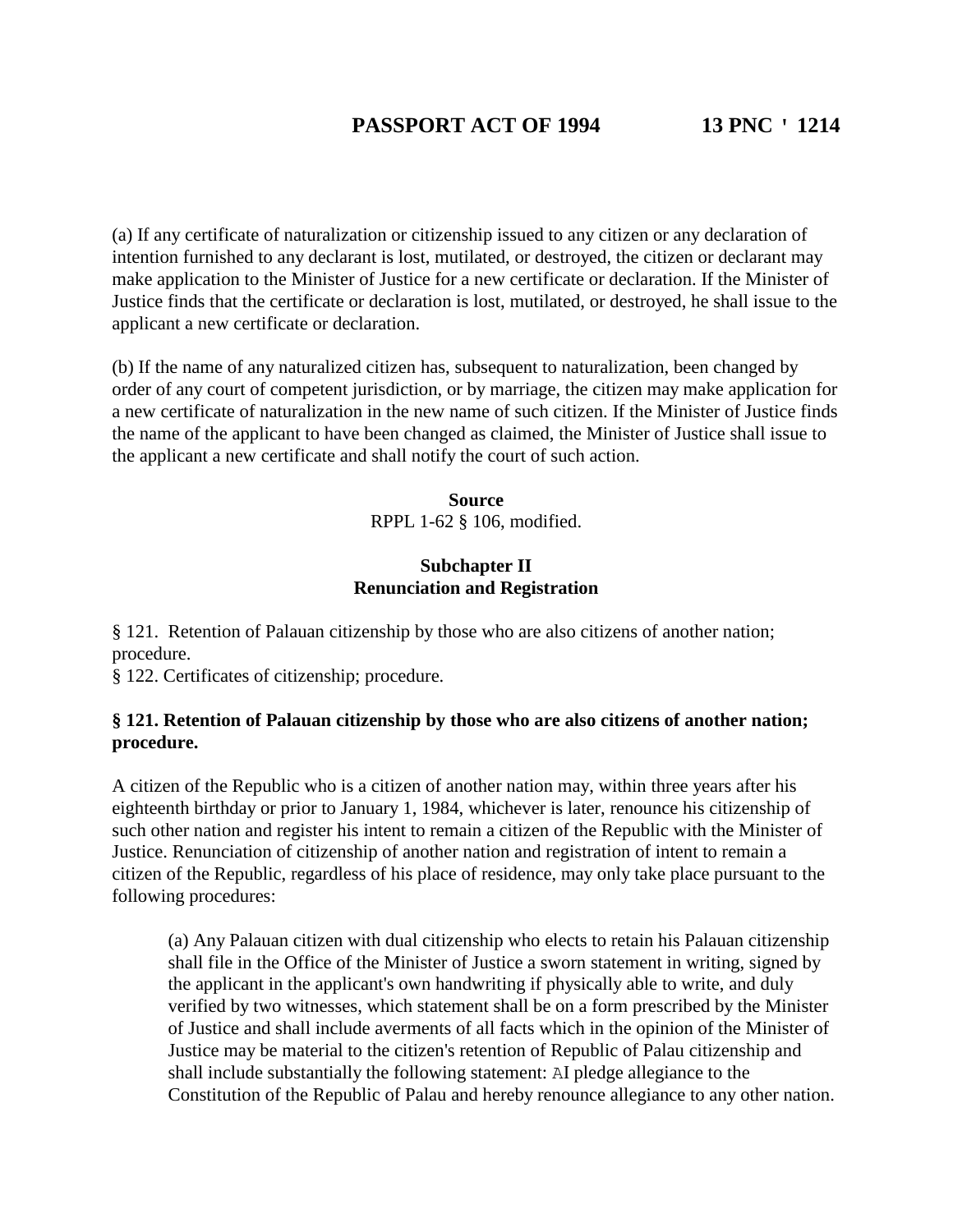(b) Upon receipt of a signed petition the Minister of Justice shall mark the date and acknowledge receipt of the statement by mail.

(c) The Minister of Justice shall examine or cause to be examined the signed statement for purposes of determining whether it substantially conforms with the Constitution, this chapter, and the duly prescribed requirements. The Minister of Justice shall notify by special mail within sixty (60) days of receipt of a statement, an applicant whose statement in any respect fails to conform with legal requirements.

> **Source** RPPL 1-62 § 201, modified.

### **§ 122. Certificates of citizenship; procedure.**

Upon proof to the Minister of Justice or upon determination by the court and court order that a citizen who elects to retain Palauan citizenship has complied with all constitutional and legal requirements, and upon a specific request therefor by the citizen, such citizen shall be furnished by the Minister of Justice with a certificate of citizenship. If such applicant is outside of the Republic, the Minister of Justice shall send by mail the duly acquired certificate of citizenship.

> **Source** RPPL 1-62 § 202.

# **Subchapter III Naturalization**

- § 131. Jurisdiction to naturalize.
- § 132. Requirements as to naturalization.
- § 133. Rules.
- § 134. Forms.
- § 135. Oaths.
- § 136. Petition for naturalization; who and when.
- § 137. Investigation of petitioners; preliminary examination; taking testimony; aid of the court.
- § 138. Same; recommendations of examiner; submission to the court.
- § 139. Final hearing to be held in open court; Minister's right to participate; subpoena of witnesses.
- § 140. Oath of renunciation and allegiance.
- § 141. Certificate of naturalization; contents.
- § 142. Functions and duties of Clerk of Courts.
- § 143. Revocation of naturalization.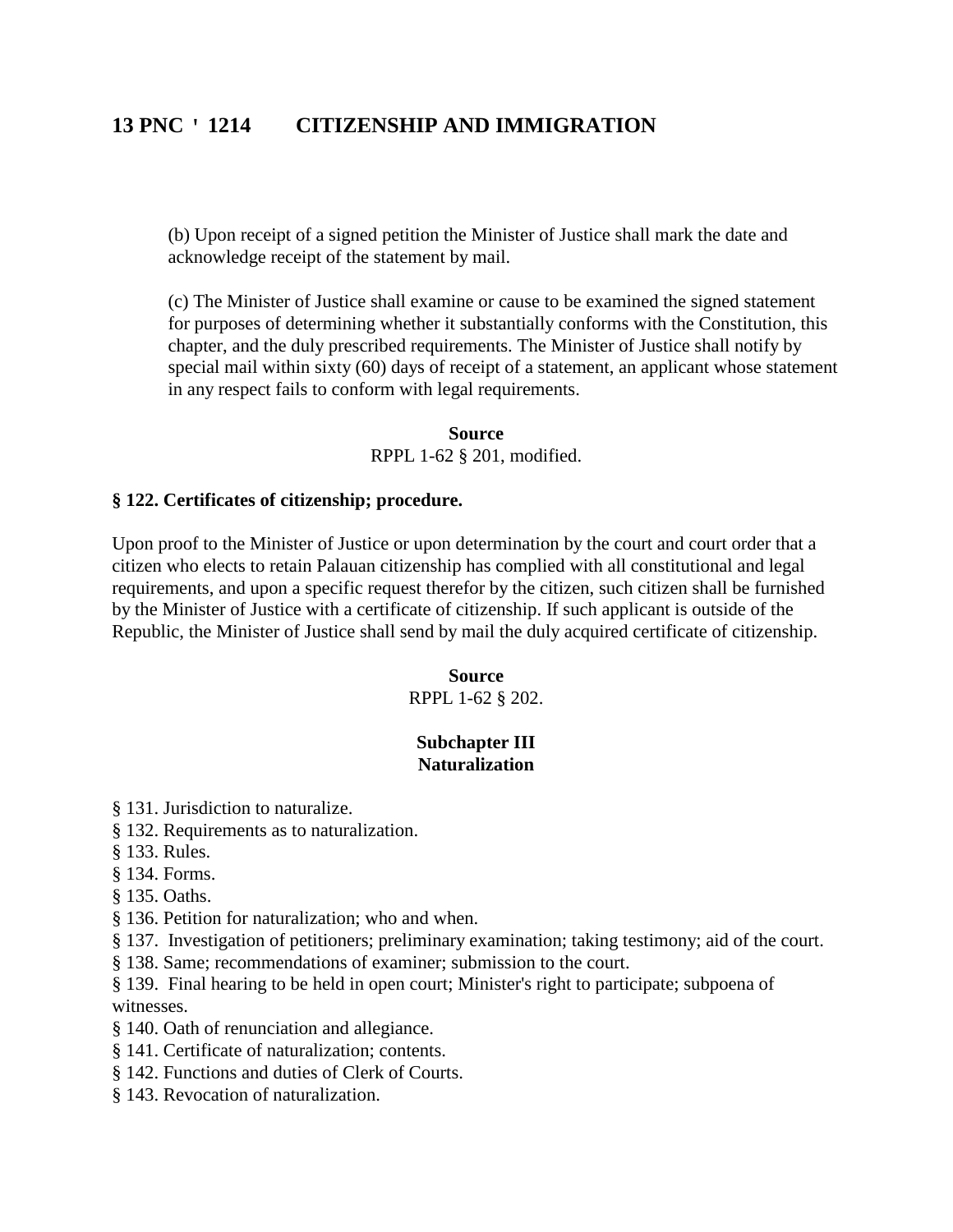### **§ 131. Jurisdiction to naturalize.**

(a) Exclusive jurisdiction to naturalize persons as citizens of the Republic is hereby conferred upon the Supreme Court of the Republic of Palau.

(b) A person may be naturalized as a citizen of the Republic in the manner and under the conditions prescribed in this chapter, and not otherwise.

> **Source** RPPL 1-62 § 301, modified.

### **§ 132. Requirements as to naturalization.**

Only persons born of parents, one or both of whom are of recognized Palauan ancestry, may be eligible to become naturalized citizens.

# **Source**

# RPPL 1-62 § 302.

### **§ 133. Rules.**

The Minister of Justice shall make such rules and regulations pursuant to the Administrative Procedures Act of chapter 1, Title 6 of this Code, as may be necessary to prescribe the format of the petition for naturalization as to admissibility to citizenship and for the purpose of making appropriate recommendations to the court.

> **Source** RPPL 1-62 § 303(a), modified.

#### **§ 134. Forms.**

The Minister of Justice shall prescribe and furnish such forms as may be required to give effect to the provisions of this chapter, and only such forms as may be so provided shall be legal.

> **Source** RPPL 1-62 § 303(b), modified.

#### **§ 135. Oaths.**

Employees may be designated by the Minister of Justice to administer oaths and to take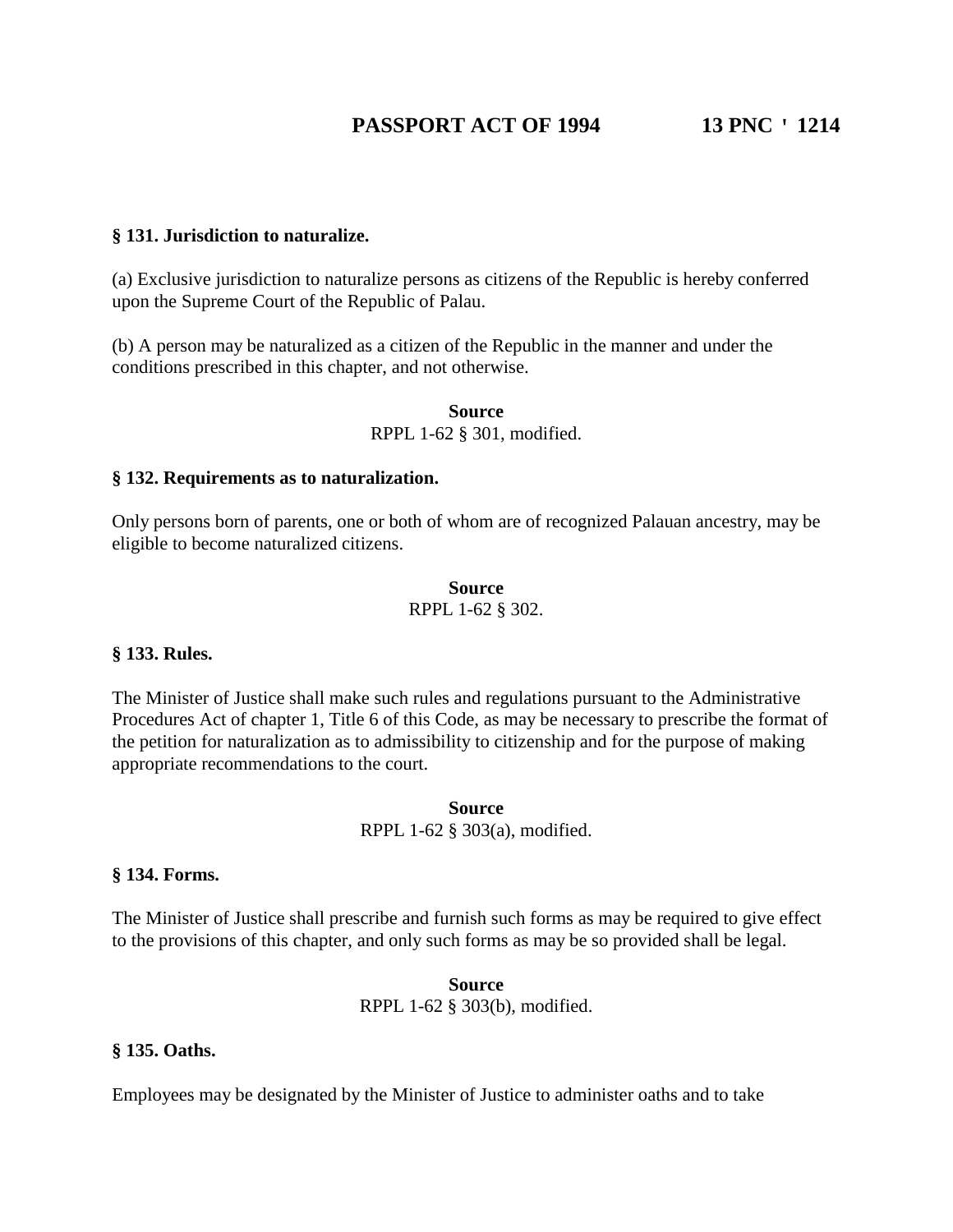depositions relating to the administration of this chapter.

### **Source** RPPL 1-62 § 303(c), modified.

# **§ 136. Petition for naturalization; who and when.**

(a) An applicant for naturalization shall make and file in the Office of the Clerk of Courts, in duplicate, a sworn petition in writing, signed by the applicant in the applicant's own handwriting if physically able to write, and duly verified by two witnesses, which petition shall be on a form prescribed by the Minister of Justice and shall include averments of all facts which in the opinion of the Minister of Justice may be material to the applicant's naturalization, and required to be proved upon the hearing of such petition.

(b) No person shall file a valid petition for naturalization unless:

(1) he shall have attained the age of eighteen (18) years and

(2) he shall have first filed an application therefor at the Bureau in the form and manner prescribed by the Minister of Justice.

(c) Petitions for naturalization shall be docketed the same day as filed, but final action thereon shall be had only on stated days, to be fixed by rule of the court.

# **Source**

RPPL 1-62 § 304, modified. Subsection (b)(2) amended by RPPL 6-26 § 19(c)[136(b)(2)].

# **§ 137. Investigation of petitioners; preliminary examination; taking testimony; aid of the court.**

(a) At any time prior to the holding of the final hearing on a petition for naturalization provided for by section 139 of this subchapter the Minister of Justice may designate employees of the Bureau to conduct preliminary examinations upon such petitions and to make recommendations thereon to such court. For such purposes any such employee so designated is hereby authorized to take testimony concerning any matter touching, or in any way affecting the admissibility of any petitioner for naturalization, to administer oaths, including the oath of the petitioner for naturalization and the oaths of petitioner's witnesses to the petition for naturalization, and to require by subpoena, the attendance and testimony of witnesses, including petitioner, before such employee so designated and the production of relevant books, papers, and documents, and to that end may invoke the aid of the court. The court may, in the event of neglect or refusal to respond to a subpoena issued by any such employee so designated, or refusal to testify before such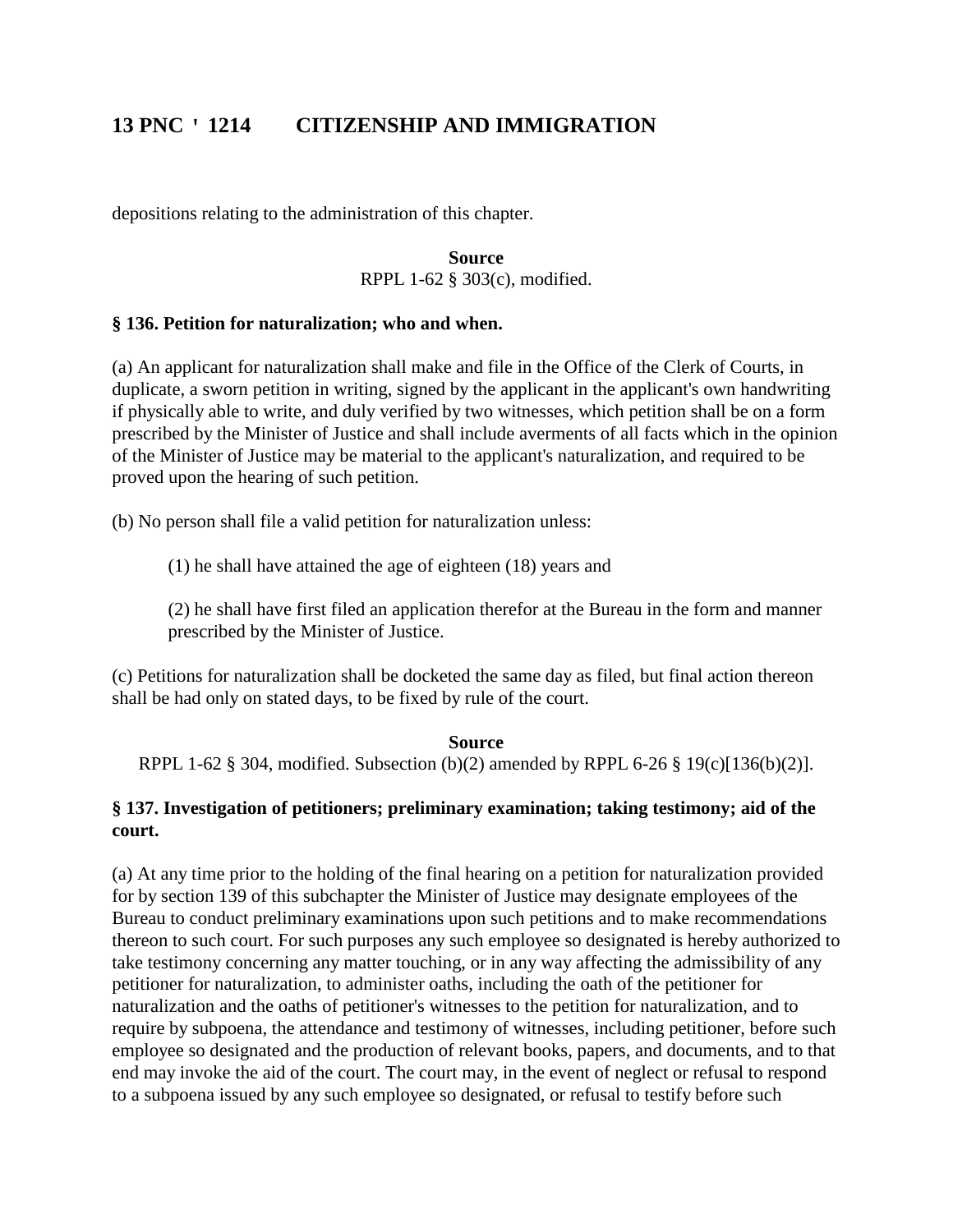employee so designated, issue an order requiring such person to appear before such employee so designated, and produce relevant books, papers, and documents if demanded, and to testify. Any failure to obey such order of the court may be punished by the court as a contempt thereof. The record of the preliminary examination authorized by this subsection shall be admissible as evidence in any final hearing conducted by the court.

(b) The record of the preliminary examination upon any petition for naturalization and recommendation relating thereto, shall upon request by the Minister [be made] by the employee designated to conduct such examination.

### **Source**

RPPL 1-62 §§ 305(a) and (b), modified. Subsection (a) amended by RPPL 6-26 § 19(d)[137(a)].

### **§ 138. Same; recommendations of examiner; submission to the court.**

The recommendations of the employee designated to conduct any such preliminary examination shall be submitted to the court at the hearing upon the petition and shall include a recommendation that the petition be granted, or denied, or continued, with reasons therefor. In any case in which the recommendation of the Minister of Justice does not agree with that of the employee designated to conduct such preliminary examination, the recommendations of both such employee and the Minister of Justice shall be submitted to the court at the hearing upon the petition, and the officer of the Bureau in attendance at such hearing shall, at the request of the court, present both the views of such employee and those of the Minister of Justice with respect to such petition to the court.

### **Source**

RPPL 1-62 § 305(c), made into separate section and modified. Amended by RPPL 6-26 § 19(e)[138].

# **§ 139. Final hearing to be held in open court; Minister's right to participate; subpoena of witnesses.**

(a) Every final hearing upon a petition for naturalization shall be had in open court before a justice thereof, and every final order which may be made upon such petition shall be under the hand of the court and entered into in full upon a record kept for the purpose, and upon such final hearing of such petition the petitioner and the witnesses shall be examined under oath before the court and in the presence of a justice of the court. If the petitioner is prevented by sickness or other disability from being in open court for the final hearing upon a petition for naturalization, such final hearing may be had before a justice of the court at such place as may be designated by the court.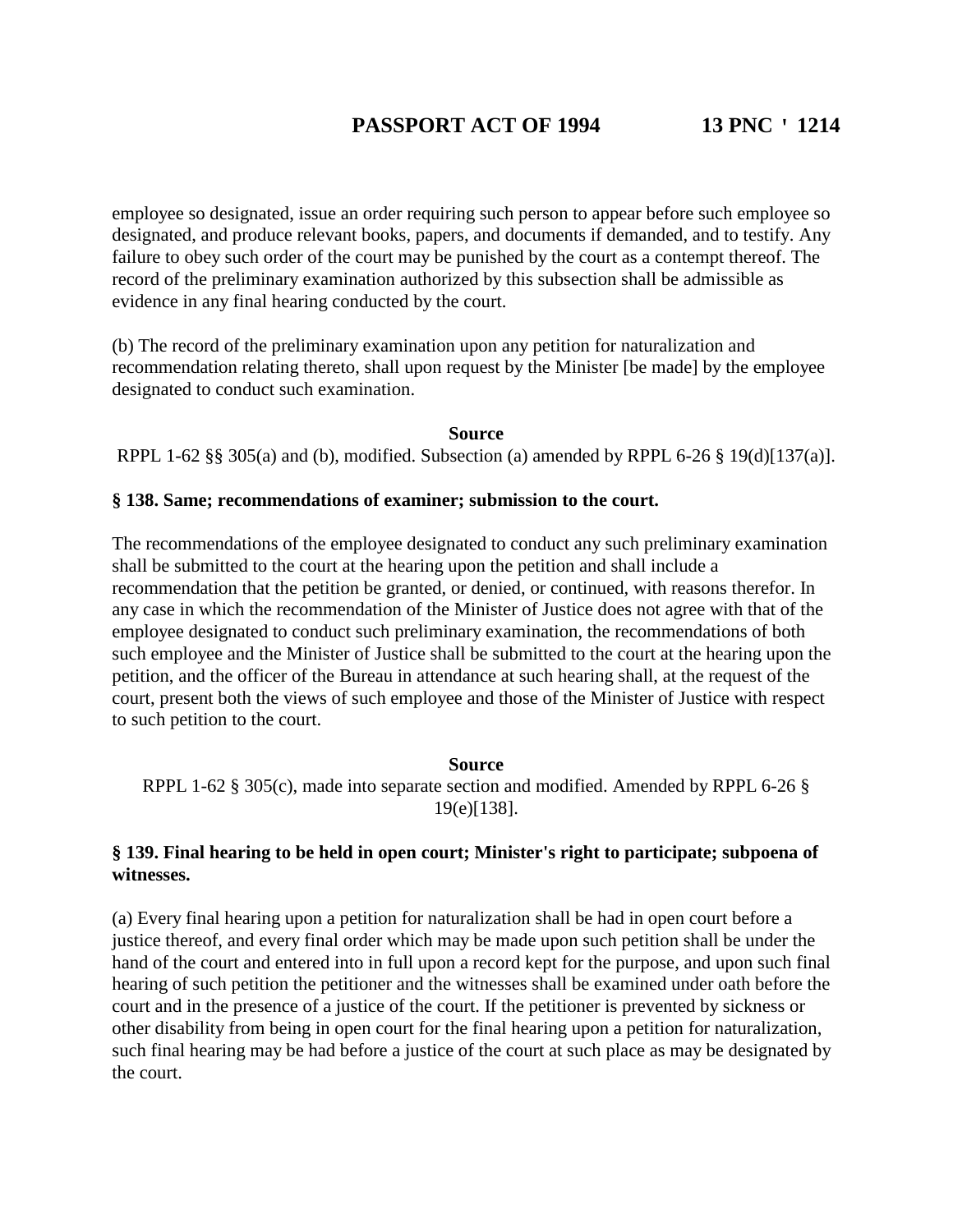(b) The Minister of Justice shall have the right to appear before the court in any naturalization proceedings for the purpose of cross-examining the petitioner and the witnesses produced in support of the petition concerning any matter touching or in any way affecting the petitioner's right to admission to citizenship, and shall have the right to call witnesses, including the petitioner, produce evidence, and be heard in opposition to, or in favor of, the granting of any petition in naturalization proceedings.

(c) The Clerk of Courts shall, if the petitioner requests it at the time of filing the petition for naturalization, issue a subpoena for the witnesses named by such petitioner to appear upon the day set for the final hearing, but in case such witness cannot be produced upon the final hearing other witnesses may be summoned upon notice to the Minister of Justice. If it should appear after the petition has been filed that any of the verifying witnesses thereto are not competent, and it further appears that the petitioner has acted in good faith in producing such witnesses found to be incompetent other witnesses may be substituted.

> **Source** RPPL 1-62 § 306, modified.

### **§ 140. Oath of renunciation and allegiance.**

(a) A person who has petitioned for naturalization shall, in order to be and before being admitted to citizenship, take in open court an oath:

(1) to support the Constitution of the Republic;

(2) to renounce allegiance and fidelity to any nation, foreign prince, potentate, state, or sovereignty of whom or to which the petitioner was before a subject or citizen;

(3) to support and defend the Constitution and the laws of the Republic against all enemies; and

(4) to bear true faith and allegiance to the same.

(b) If the petitioner is prevented by sickness or other disability from being in open court, the oath required to be taken by subsection (a) of this section may be taken before a justice of the court at such place as may be designated by the court.

# **Source**

RPPL 1-62 § 307, modified.

### **§ 141. Certificate of naturalization; contents.**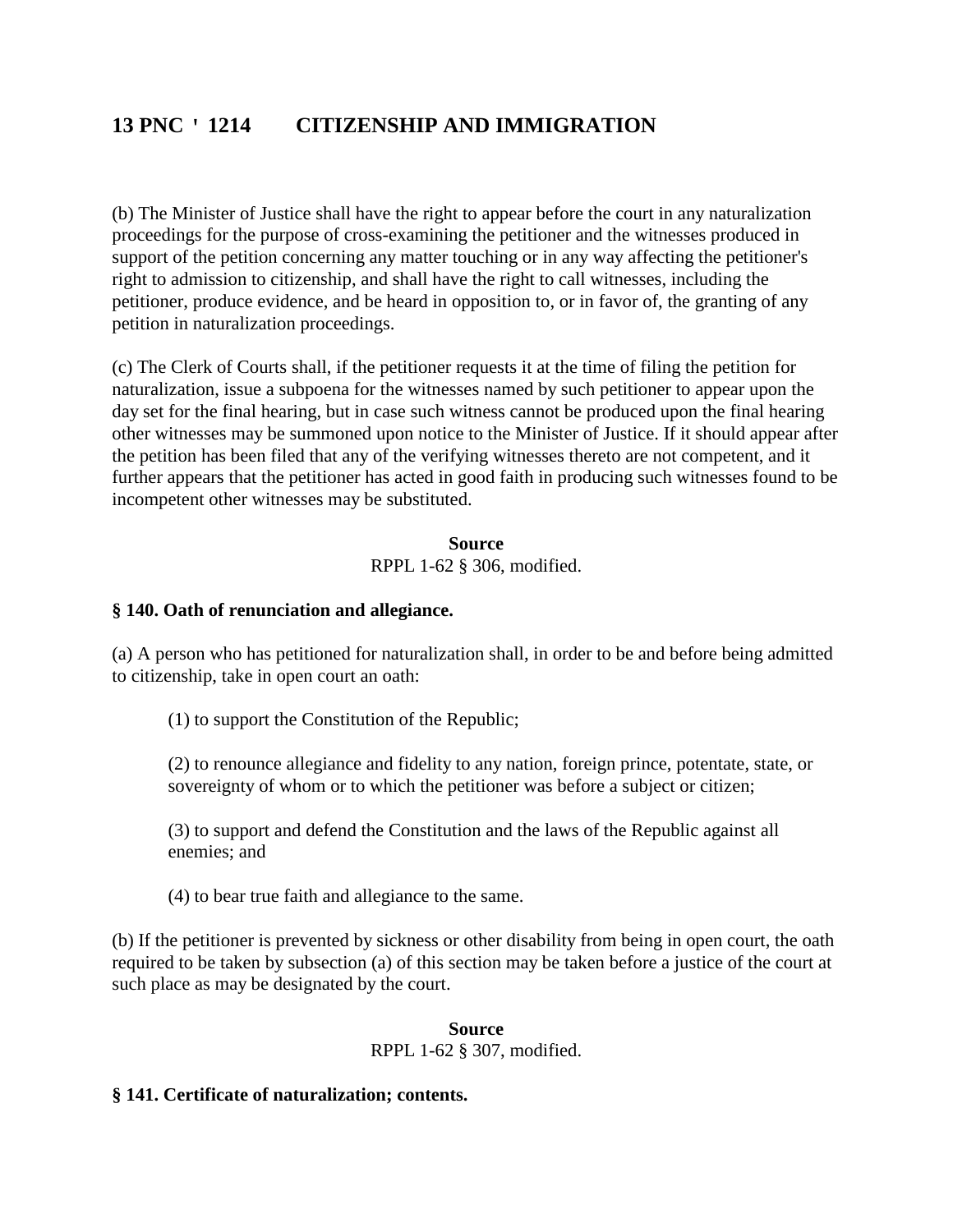A person admitted to citizenship by the Supreme Court in conformity with the provisions of this subchapter shall be entitled upon such admission to receive from the Clerk of Courts a certificate of naturalization, which shall contain substantially the following information:

(a) number of petition for naturalization;

(b) number of certificate of naturalization;

(c) date of naturalization;

(d) name, signature, place of residence, and personal description of naturalized person, including age, sex, marital status, and country of former nationality;

(e) statement that the petitioner has complied in all respects with all of the applicable provisions of the naturalization laws of the Republic, and was entitled to be admitted a citizen of the Republic;

(f) attestation of the Clerk of Courts; and

(g) seal of the Court.

### **Source** RPPL 1-62 § 308, modified.

# **§ 142. Functions and duties of Clerk of Courts.**

(a) It shall be the duty of the Clerk of Courts to forward to the Minister of Justice a duplicate of each petition for naturalization within fifteen (15) days after the close of the month in which such petition was filed, and to forward to the Minister of Justice certified copies of such other proceedings and orders instituted in or issued out of the court affecting or relating to the naturalization of persons as may be required from time to time by the Minister of Justice.

(b) It shall be the duty of the Clerk of Courts to issue to any person admitted by the court to citizenship a certificate of naturalization and to forward to the Minister of Justice within fifteen (15) days after the close of the month in which such certificate was issued, and to make and keep on file in the Office of the Clerk of Courts, duplicates thereof.

(c) It shall be the duty of the Clerk of Courts to report to the Minister of Justice within fifteen (15) days after the close of the month in which the final hearing and decision of the court was had, the name and number of the petition of each and every person who shall be denied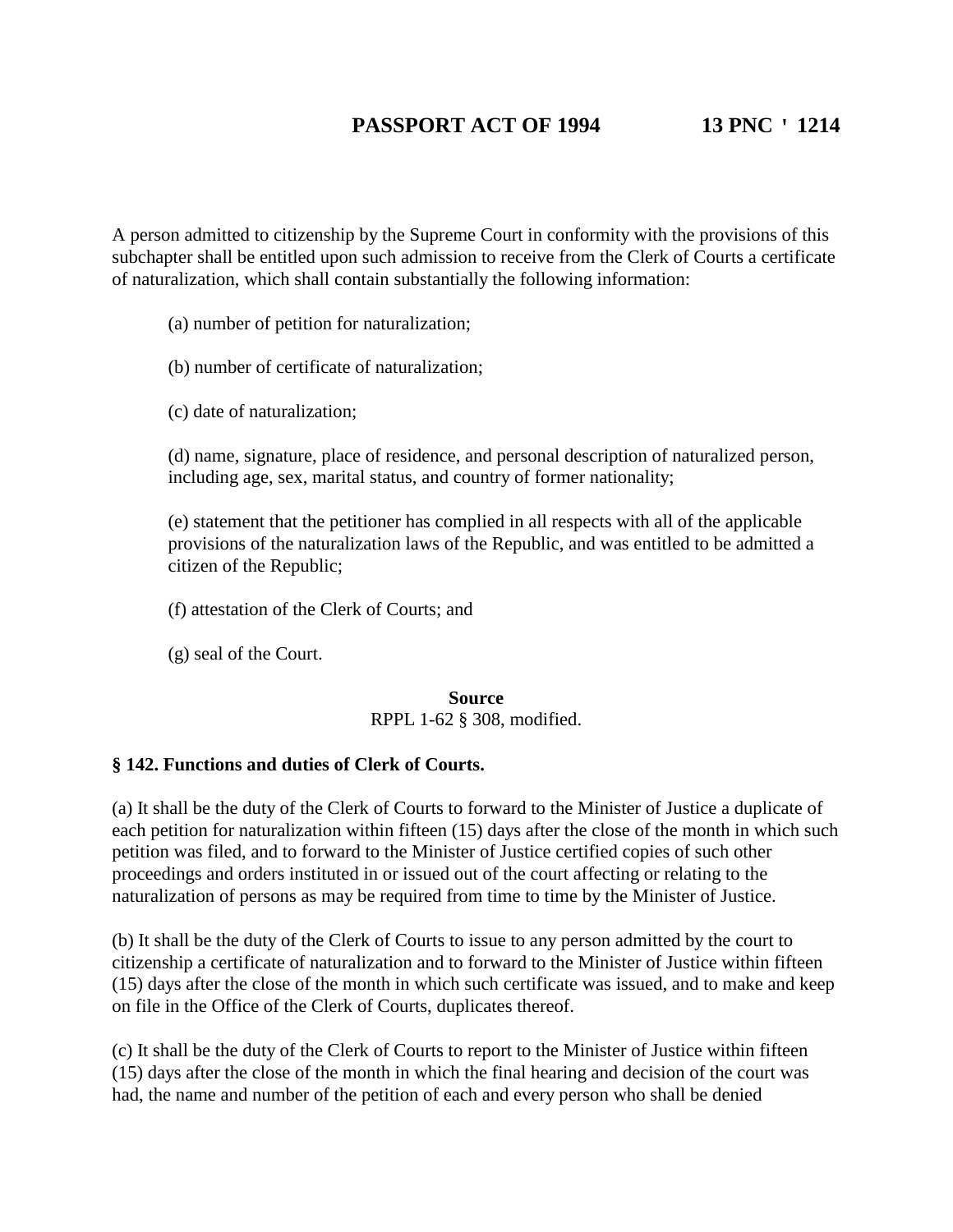naturalization together with the cause of such denial.

**Source** RPPL 1-62 § 309, modified.

# **§ 143. Revocation of naturalization.**

(a) It shall be the duty of the Minister of Justice, upon the showing of good cause therefor, to institute proceedings in the Supreme Court, for the purpose of revoking and setting aside the order admitting a person to citizenship and canceling the certificate of naturalization on the ground that such order and certificate of naturalization were illegally procured or were procured by concealment of a material fact or by wilful misrepresentation, and such revocation and setting aside of the order admitting such person to citizenship and such canceling of certificate of naturalization shall be effective as of the original date of the order and certificate.

(b) The party to whom was granted the naturalization alleged to have been illegally procured or procured by concealment of a material fact or by wilful misrepresentation shall, in any such proceedings under subsection (a) of this section, have 60 days personal notice, unless waived by such party, in which to make answer to the petition of the Republic of Palau; and if such naturalized person be absent from the Republic, such notice shall be given either by personal service upon him or by special mail.

(c) Whenever an order admitting an applicant to citizenship shall be revoked and set aside or a certificate of naturalization shall be canceled, or both, as provided in this section, the court shall make an order canceling such certificate and shall send a certified copy of such order to the Minister of Justice. A person holding a certificate of naturalization or citizenship which has been canceled as provided by this section shall upon notice by which the decree of cancellation was made, or by the Minister of Justice, surrender the same to the Minister of Justice.

(d) Nothing contained in this section shall be regarded as limiting, denying or restricting the power of any court, by or in which a person has been naturalized, to correct, reopen, alter, modify, or vacate its judgment or decree naturalizing such person, as may be prescribed by the rules of procedure or statutes governing the jurisdiction of the court to take such action.

> **Source** RPPL 1-62 § 310.

# **Chapter 2 Trust Territory Citizenship**

§ 201. Natural citizens.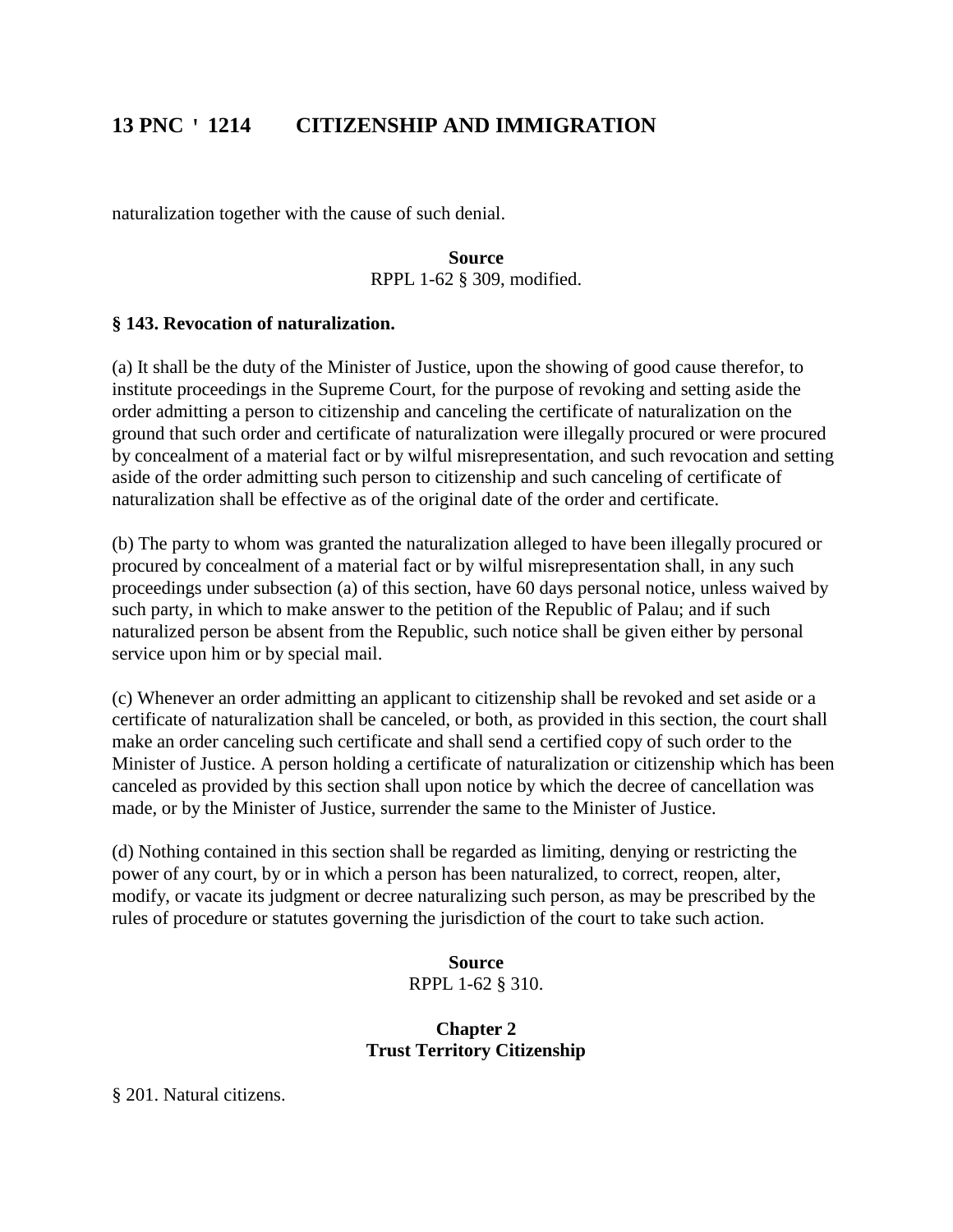- § 202. Naturalization; authority of High Commissioner to grant.
- § 203. Same; cancellation.
- § 204. Emigration.

# **§ 201. Natural citizens.**

(a) All persons born in the Trust Territory shall be deemed to be citizens of the Trust Territory, except persons born in the Trust Territory, who at birth or otherwise have acquired another nationality.

(b) A child born outside the Trust Territory of parents who are citizens of the Trust Territory shall be considered a citizen of the Trust Territory while under the age of 21 years, and thereafter if he becomes a permanent resident of the Trust Territory while under the age of 21 years.

> **Source** (Code 1966, § 660.) 53 TTC § 1.

# **§ 202. Naturalization; authority of High Commissioner to grant.**

The High Commissioner may grant Trust Territory citizenship to persons who:

(a) are 18 years of age or over;

(b) are of good moral character, as certified by the district administrator and two leading citizens of the community in which they intend to reside;

(c) have not acquired, or who renounce, previous citizenship and renounce allegiance to any and all foreign powers and rulers;

(d) have been permanent residents of and legally domiciled continuously in the Trust Territory for at least five years immediately prior to application for citizenship; and

(1) have been born of parents, one of whom was a citizen of, and maintained his principal residence in the Trust Territory at the time of the birth; or

(2) have been born of parents, one of whom has been granted Trust Territory citizenship pursuant to this section.

> **Source** (Code 1966, § 661.) 53 TTC § 2.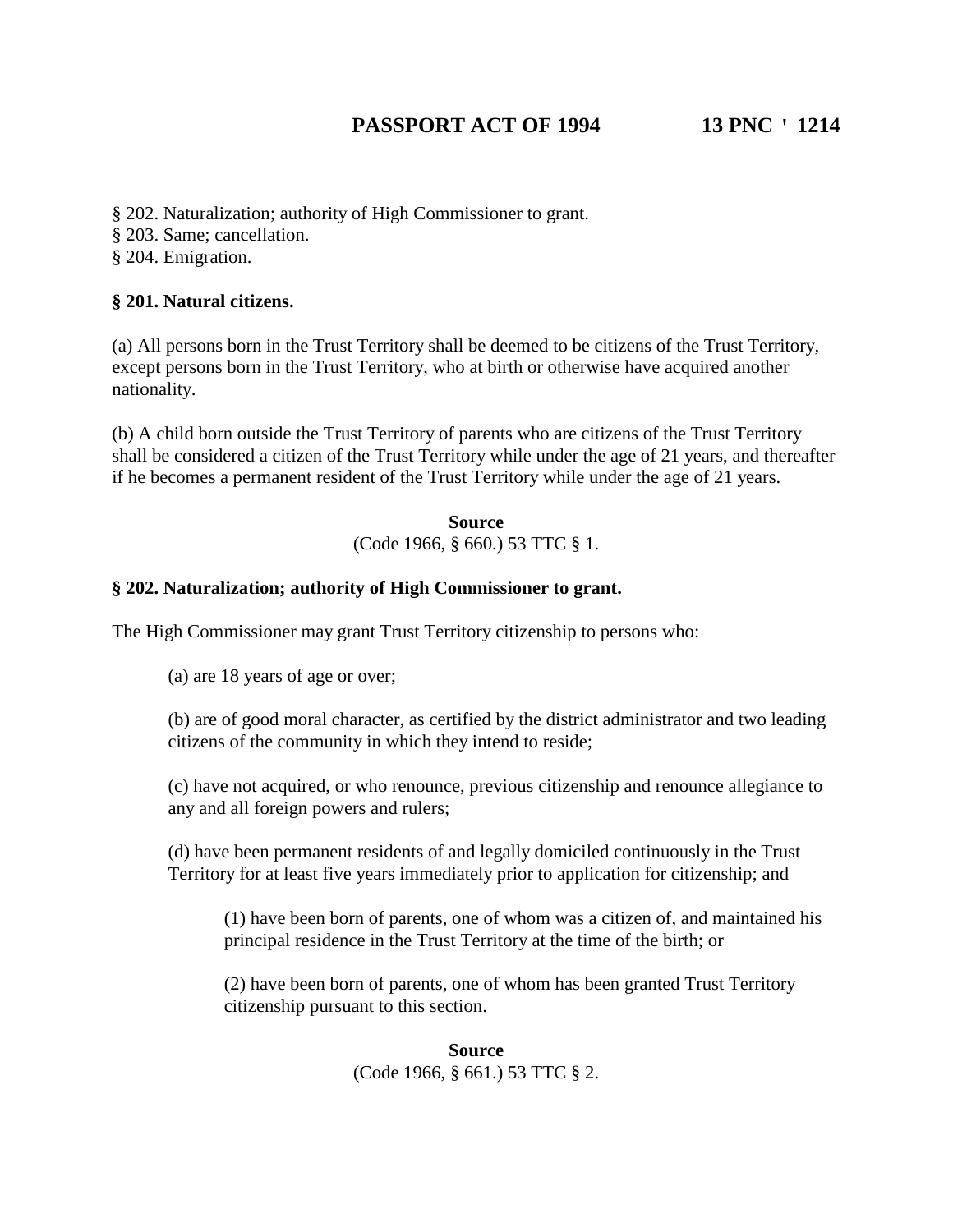### **§ 203. Same; cancellation.**

Persons naturalized under section 202 of this chapter shall be subject to cancellation of their naturalization after hearing for cause upon application by the High Commissioner to the High Court of the Trust Territory. Cause for revocation of naturalization shall be:

(a) concealment of a material fact or wilful misrepresentation in applying for naturalization; or

(b) advocacy of the overthrow or alteration of the government of the United States or the government of the Trust Territory by unlawful means; or

(c) commission of, or attempt or preparation to commit, an act of espionage, sabotage, or sedition against the government of the United States or the government of the Trust Territory, or conspiring with or aiding and abetting another to commit such an act; or

(d) fraudulent or illegal entry into the Trust Territory, either prior to or after naturalization; or

(e) travel, within five (5) years of naturalization, to any foreign country for the purpose of establishment of permanent residence therein; provided, that the United States, its territories and possessions and the Commonwealth of Puerto Rico shall not be considered a foreign country for the purposes of this subsection.

#### **Source**

(Code 1966, § 662.) 53 TTC § 3.

### **§ 204. Emigration.**

Prior to leaving the Trust Territory, citizens of the Trust Territory shall obtain such travel documents, including a Trust Territory passport, and comply with such regulations as may be prescribed from time to time by the High Commissioner.

> **Source** (Code 1966, § 663.) 53 TTC § 4.

### **DIVISION 2 IMMIGRATION**

**Chapter 10 Immigration Control**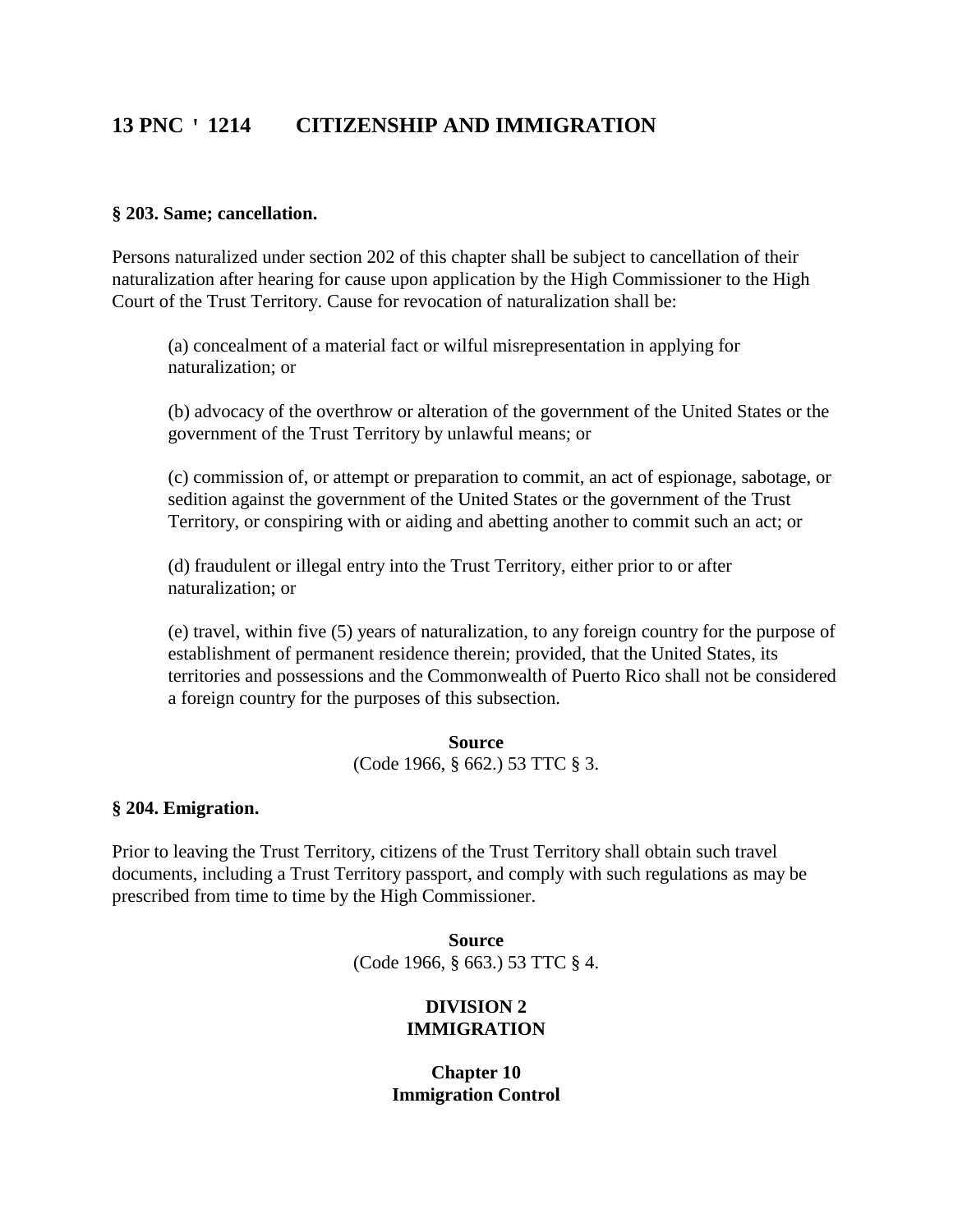- § 1001. Director of Immigration.
- § 1002. Entry permits; required; issuance.
- § 1003. Same; authority of Director of Immigration to issue.
- § 1004. Same; applications.
- § 1005. Same; standards for exclusion.
- § 1006. Same; revocation.
- § 1007. [Repealed]
- § 1008. Immigration officers.
- § 1009. Inspection of vessels and aircraft.
- § 1010. Waiver of provisions.
- § 1011. Penalties for violation of chapter.
- § 1012. [Repealed]
- § 1013. Elite resident visa program.

# **§ 1001. Director of Immigration.**

The Director of Immigration shall perform such duties, pertaining to nationality, emigration and immigration, and administer all laws and regulations pertaining thereto as the President may delegate.

# **Source** (Code 1966, § 665; P.L. No. 4C-48, § 7(12).) 53 TTC § 52, modified. Amended by RPPL 6-26 § 19(f).

# **§ 1002. Entry permits; required; issuance.**

(a) No person, vessel or aircraft, unless specifically exempted by applicable law and regulations, shall enter the Republic without having been issued an appropriate entry permit.

(b) Entry permits to visit or reside in the Republic shall be issued in accordance with this title and regulations issued pursuant thereto by the President and approved by the Secretary of the Interior of the United States.

(c) Entry may be issued in conjunction with a nonresident workers' identification certificate issued under the provisions of Title 30 of this Code. Entry permits issued under the provisions of this subsection shall carry the notation that they are issued in conjunction with a nonresident workers' identification certificate, and shall expire upon the date on which such nonresident workers' identification certificate expires.

(d) Provisions of law and regulations implementing this section may, pursuant to article 3,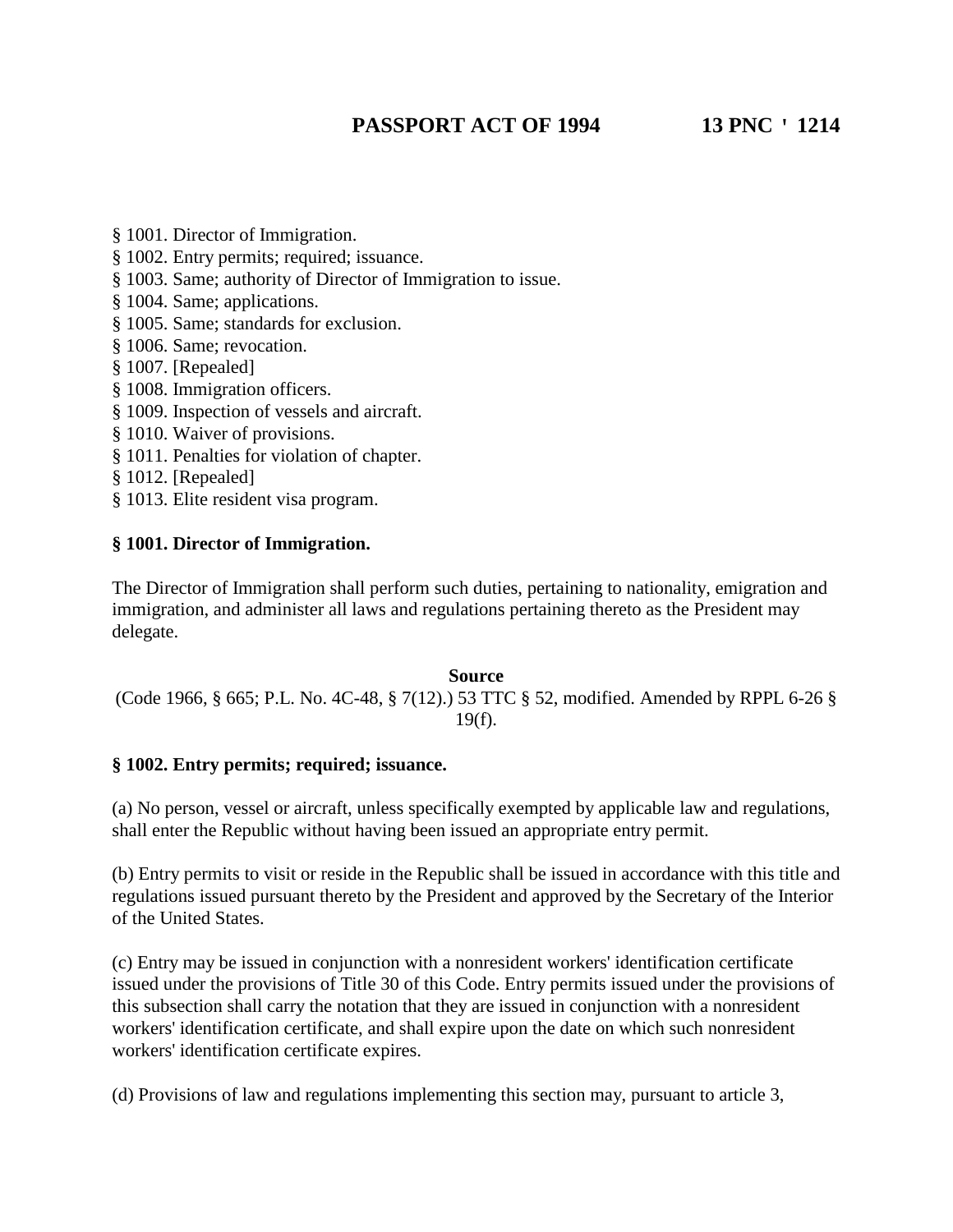paragraph 1 of the trusteeship agreement for the former Japanese Mandated Islands, accord the United States citizens and nationals treatment more favorable than is accorded persons other than United States citizens and nationals.

#### **Source**

(Code 1966, § 667; P.L. No. 5-8, § 1.) 53 TTC § 53, modified.

Section 142 of the Compact of Free Association reads:

(a) Any citizen or national of the United States may enter into, lawfully engage in occupations, and reside in Palau, subject to the right of that Government to deny entry to or deport any such citizen or national as an undesirable alien. A citizen or national of the United States may establish habitual residence or domicile in Palau only in accordance with the laws of Palau. This subsection is without prejudice to the right of the Government of Palau to regulate occupations in Palau in a non-discriminatory manner.

(b) With respect to the subject matter of this Section, the Government of Palau shall accord to citizens and nationals of the United States treatment no less favorable than that accorded to citizens of other countries; any denial of entry to or deportation of a citizen or national of the United States as an undesirable alien must be pursuant to reasonable statutory grounds.

# **§ 1003. Same; authority of Director of Immigration to issue.**

The Director of Immigration shall have the authority in the case of visitors, to issue entry permits and to permit entry into the Republic of persons, vessels, and aircraft, under the provisions of this title, regulations promulgated by the President pursuant thereto, and under such conditions as may be prescribed from time to time by the President.

### **Source**

(Code 1966, § 666.) 53 TTC § 54, modified. Amended by RPPL 6-26 § 19(g).

# **§ 1004. Same; applications.**

Applications for a permit to enter the Republic shall be made to the President in such form and manner as he shall prescribe from time to time.

> **Source** (Code 1966, § 669.) 53 TTC § 55, modified.

### **§ 1005. Same; standards for exclusion.**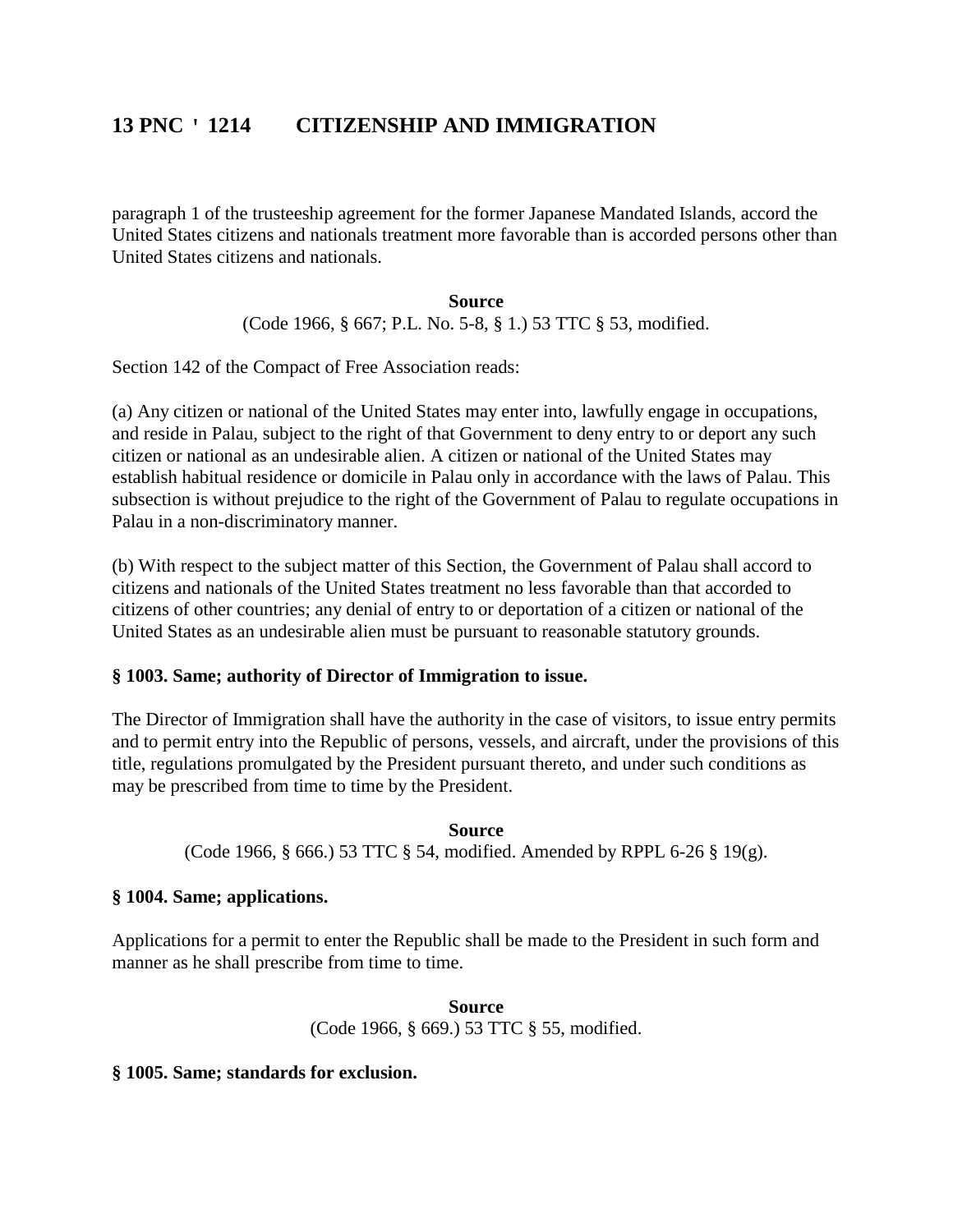The President may deny entry or an entry permit to any person or revoke an entry permit upon substantial evidence of any of the following:

(a) the wilful furnishing of false, incomplete, or misleading information in an application for an entry permit;

(b) the advocacy of the overthrow or alteration of the government of the United States or the government of the Republic by unlawful means;

(c) the commission of, or attempt or preparation to commit, an act of espionage, sabotage, sedition, or treason against the government of the United States or the government of the Republic, or conspiring with or aiding or abetting another to commit such an act;

(d) performing or attempting to perform duties, or otherwise acting so as to serve the interests of another government, to the detriment of the United States or the Republic;

(e) deliberate unauthorized disclosure of classified defense information;

(f) membership in, or affiliation or sympathetic association with, any foreign or domestic organization, association, movement, group or combination of persons, designated by the Attorney General of the United States pursuant to Executive Order 10450 of April 27, 1953, as amended;

(g) serious mental irresponsibility evidenced by having been adjudged insane, or mentally irresponsible, or an incompetent, or a chronic alcoholic, or treated for serious mental or neurological disorders or for chronic alcoholism, without evidence of cure;

(h) addiction to the use of narcotic drugs without adequate evidence of rehabilitation;

(I) conviction of any of the following offenses under circumstances indicative of a criminal tendency potentially dangerous to the security of a strategic area containing military establishments: arson, unlawful trafficking in drugs, espionage, sabotage, treason, murder, kidnapping, blackmail, or sex offenses involving minors or perversion;

(j) illegal presence in the United States, its territories or possessions, having been finally subject to deportation order, or voluntary departure in lieu of deportation order, by the United States Immigration and Naturalization Service;

(k) the applicant or entry permit holder has been convicted of committing, attempting to commit, or conspiring to commit an offense which would be a felony if committed in the Republic or a crime of moral turpitude.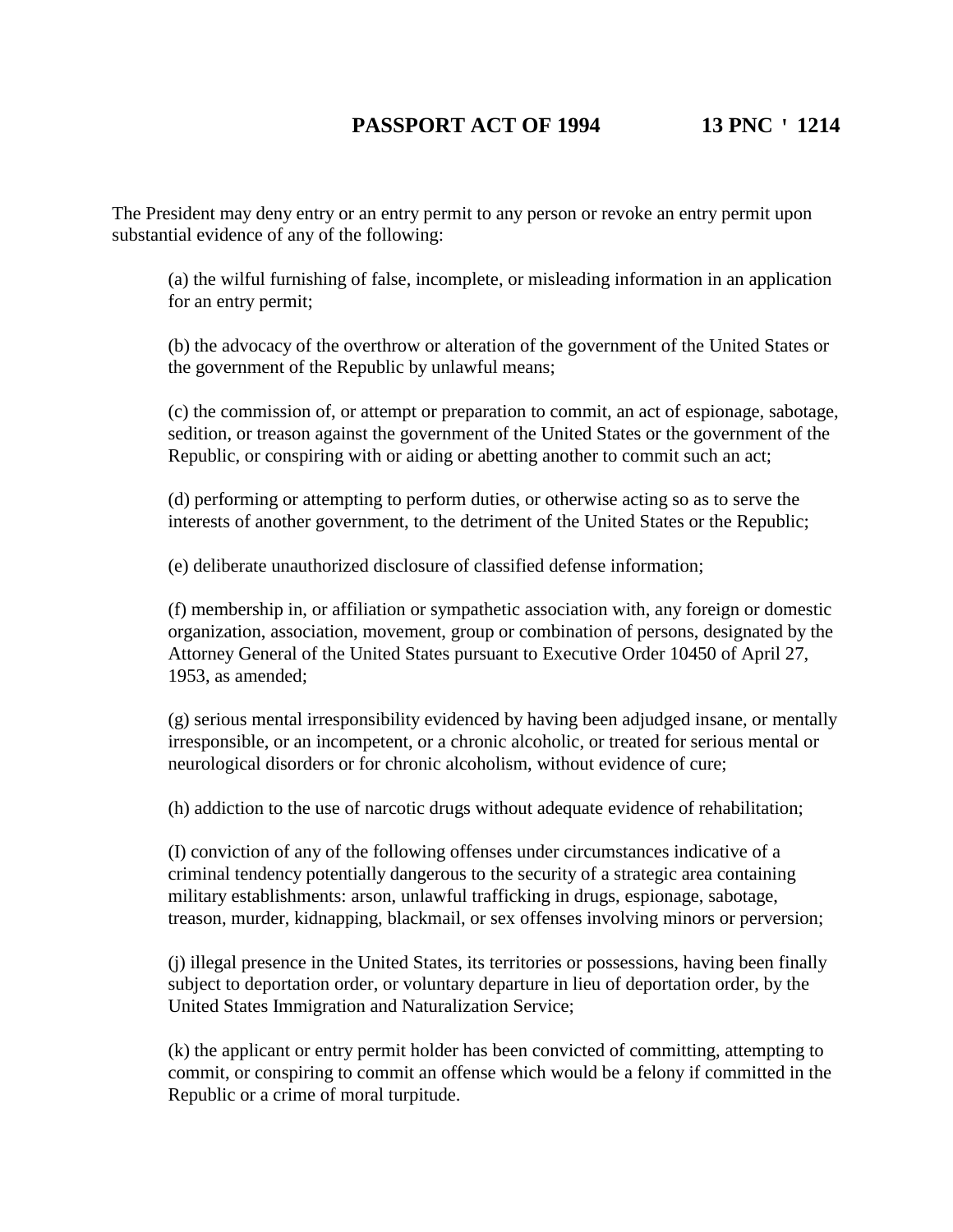(l) a finding by the President [that] such denial or revocation is in the best interest of the Republic.

#### **Source**

(Code 1966, § 668.) 53 TTC § 56, modified. RPPL 6-23 § 2(a), modified. The bracketed word [that] in subsection (1) was added by the Code Commission . RPPL 6-23  $\S$  2(a) amended the beginning clause of this section by adding the power of the President to revoke an entry permit and essentially repealed the former subsection (k) and replaced it with the new subsection (k). Subsection (I) was also added by RPPL 6-23 § 2(a).

### **§ 1006. Same; revocation.**

Permits to enter the Republic may be revoked or renewal of such permits refused by the President at any time upon a finding that:

(a) the continued presence of the permit holder in the Republic is not in the best interest of the Republic; or

(b) the entry permit was obtained through concealment of a material fact or wilful misrepresentation relating to any of the standards enumerated in section 1005 of this chapter; or

(c) the entry permit holder has, since entry into the Republic, engaged in any of the activities or become subject to any of the conditions enumerated in section 1005 of this chapter; or

(d) the nonresident workers' identification certificate issued in conjunction with such entry permit has been cancelled.

**Source** (Code 1966, § 670; P.L. No. 5-8, §§ 2, 3.) 53 TTC § 57, modified.

### **§ 1007. [Repealed]**

### **Source**

(Code 1966, § 671.) 53 TTC § 58, modified. Repealed by RPPL 6-23 § 2(b).

#### **§ 1008. Immigration officers.**

The Director of Immigration shall act as the principal immigration officer and shall perform such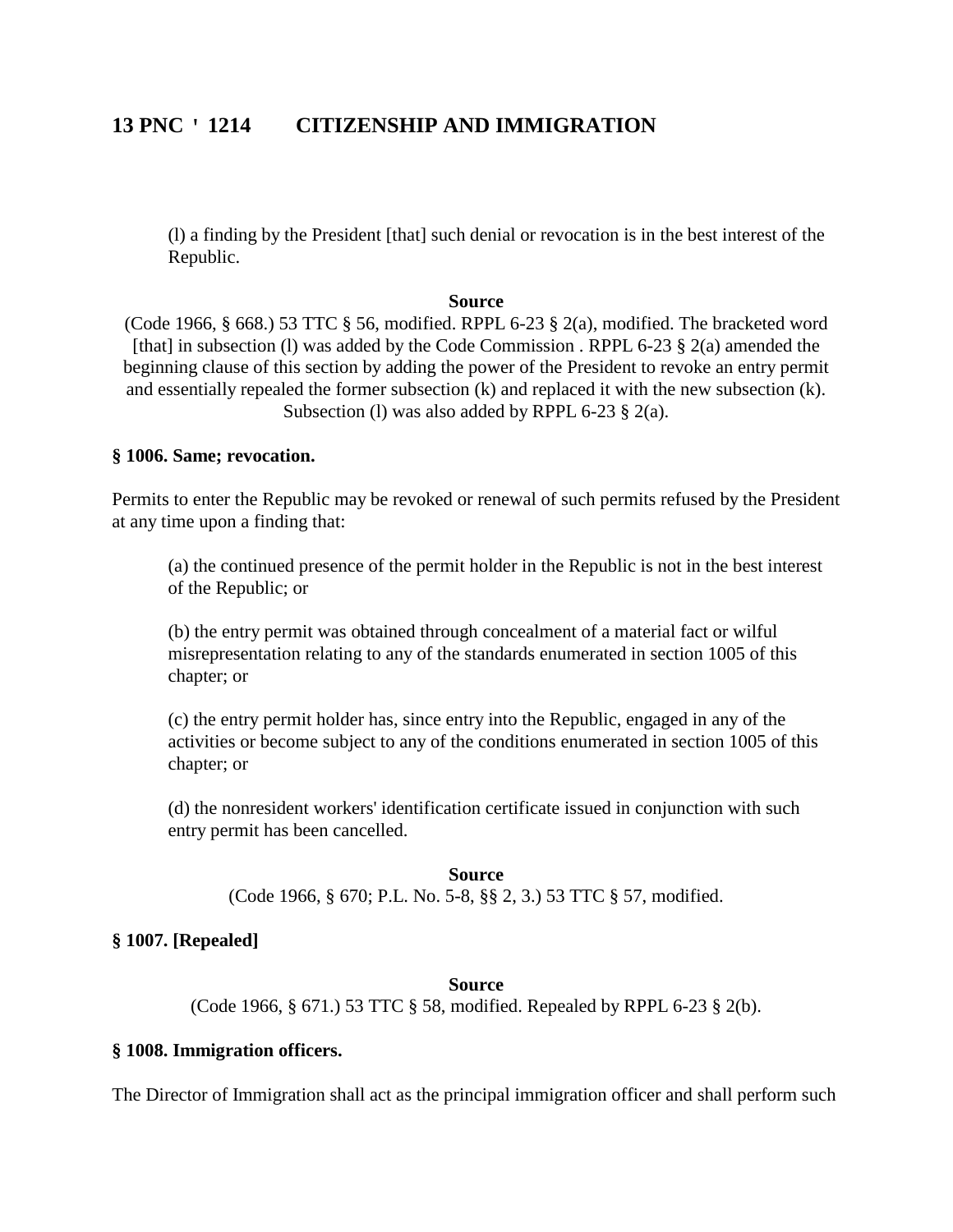duties as may be imposed herein or by regulation issued hereunder from time to time by the President. The Director of Immigration shall also perform such duties as may be required by all other laws and regulations of the Republic pertaining to entry and movement of persons, vessels, and aircraft.

### **Source**

(Code 1966, § 672.) 53 TTC § 59, modified. Amended by RPPL 6-26 § 19(h).

### **§ 1009. Inspection of vessels and aircraft.**

Incoming vessels shall be boarded by an immigration officer who shall examine the Republic documents of each passenger and, if the passenger is eligible to enter the Republic, shall affix to the passport or Republic entry permit an official stamp showing the date and place of entry. The same procedure shall be followed for passengers arriving on aircraft except that immigration officers shall provide facilities for inspection after passengers have disembarked and prior to their departure from the airport terminal.

# **Source** (Code 1966, § 673.) 53 TTC § 60, modified.

# **§ 1010. Waiver of provisions.**

The President may waive any procedural requirements of this chapter, or of regulations issued pursuant thereto, and of section 202, chapter 2, Title 7 of this Code, in individual cases when, in his discretion, circumstances warrant.

> **Source** (Code 1966, § 674.) 53 TTC § 61, modified.

### **§ 1011. Penalties for violation of chapter.**

Any person who, not being a citizen or legal resident of the Republic, shall unlawfully enter or attempt to enter the Republic or, having lawfully entered, remains wilfully and unlawfully after expiration or revocation of entry authorization, or who shall violate by act or omission any provision of this chapter, or regulations issued pursuant thereto shall, upon conviction thereof, be imprisoned for a period of not more than two (2) years, or fined not more than five hundred dollars (\$500), or both. In lieu of the foregoing or in addition thereto, any person who shall unlawfully enter the Republic or, having lawfully entered, wilfully and unlawfully remains after expiration or revocation of an entry permit, shall be subject to deportation after hearing upon application by the President to the Supreme Court.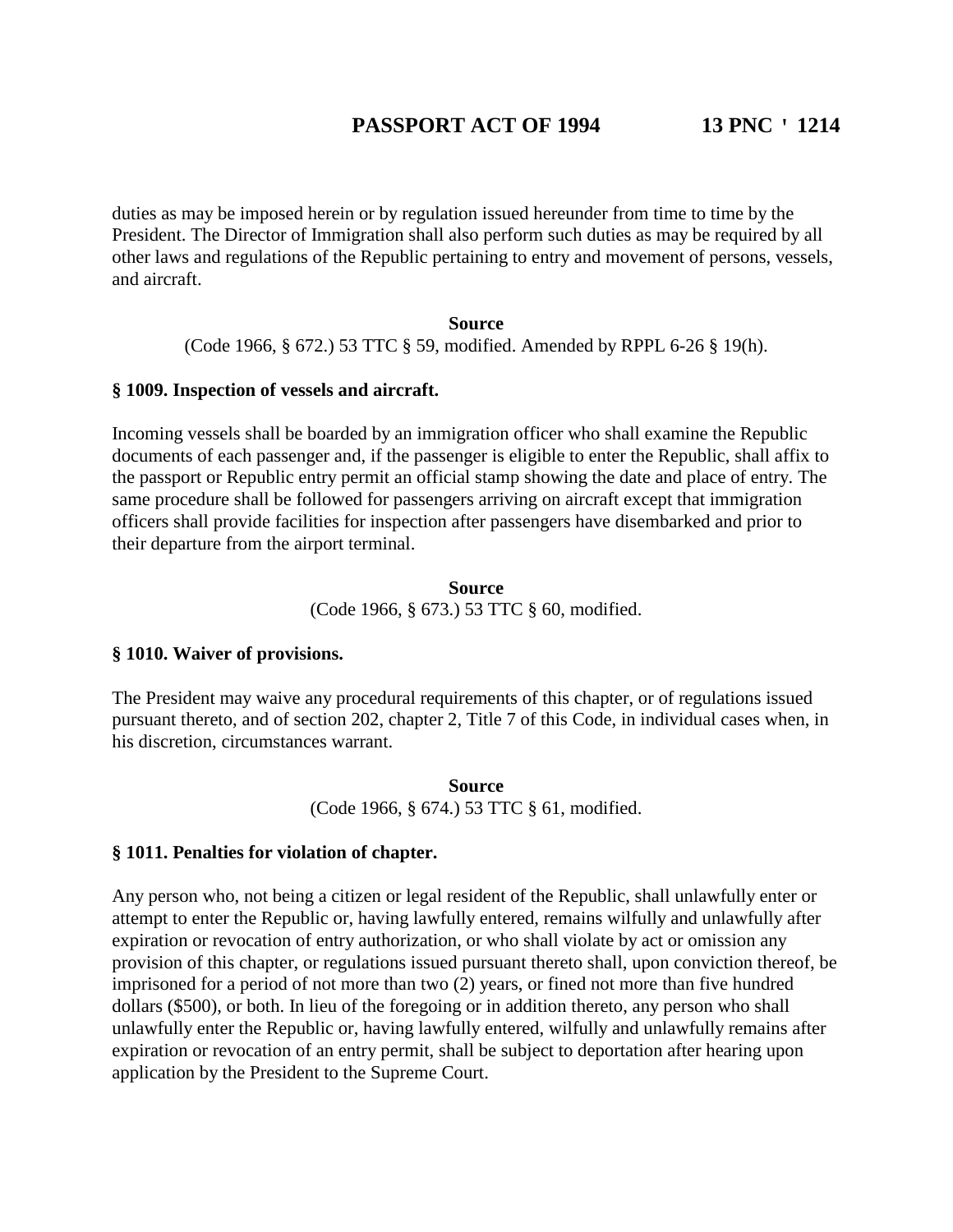#### **Source**

(Code 1966, § 680; P.L. No. 4C-27 § 3.) 53 TTC § 62, modified.

### **§ 1012. [Repealed]**

# **Source**

# RPPL 3-37 § 24, modified. Repealed by RPPL 6-26 § 19(I).

#### **§ 1013. Elite resident visa program.**

(a) There is hereby established an elite resident visa program which shall be under the direction of the Ministry of Finance and the Immigration Bureau shall clear all visas, upon approval by the Ministry of Finance.

(b) A non-citizen applying for an elite resident visa shall meet the following criteria:

(1) The non-citizen shall have entered into a valid contract with a Palauan citizen, non-governmental entity wholly owned by a Palauan citizen, clan, family, or corporation, or business entity for the purchase or lease of a dwelling for the price of at least two hundred and fifty thousand dollars (\$250,000) or more. To qualify under this subsection, the dwelling purchase must be made by cash payments. The non-citizen must pay the contract price in full prior to the issuance of an elite visa under this section;

(2) The non-citizen and any dependents who will be living with the non-citizen in Palau shall not have been convicted of a felony or a crime of moral turpitude, and there shall not be any criminal charges of such offense pending against either the non-citizen or any dependents of the non-citizen who will be living with the non-citizen. Any non-citizen applicant for an elite resident visa shall be required to file an affidavit regarding his or her background, including but not limited to: convictions for felonies, convictions for crimes of moral turpitude, and any pending felony charges; and confirmation of applicant's income, assets, savings, liabilities and obligations. In addition, any applicant for an elite resident visa shall be required to authorize the release of any and all information necessary for a civil and criminal background check that shall be performed by the Minister prior to the issuance of an elite resident visa. The Director shall set a nominal processing fee for this background check in accordance with 6 PNC Chapter 1;

(3) The non-citizen shall have major medical health insurance, covering himself or herself, and any dependents who will be living with the non-citizen in Palau, to prevent any medical costs being incurred by the Republic on behalf of the non-citizen or any of his or her dependents residing in the Republic of Palau. The non-citizen applicant must also demonstrate that he, she, or any of his or her dependents living in the Republic of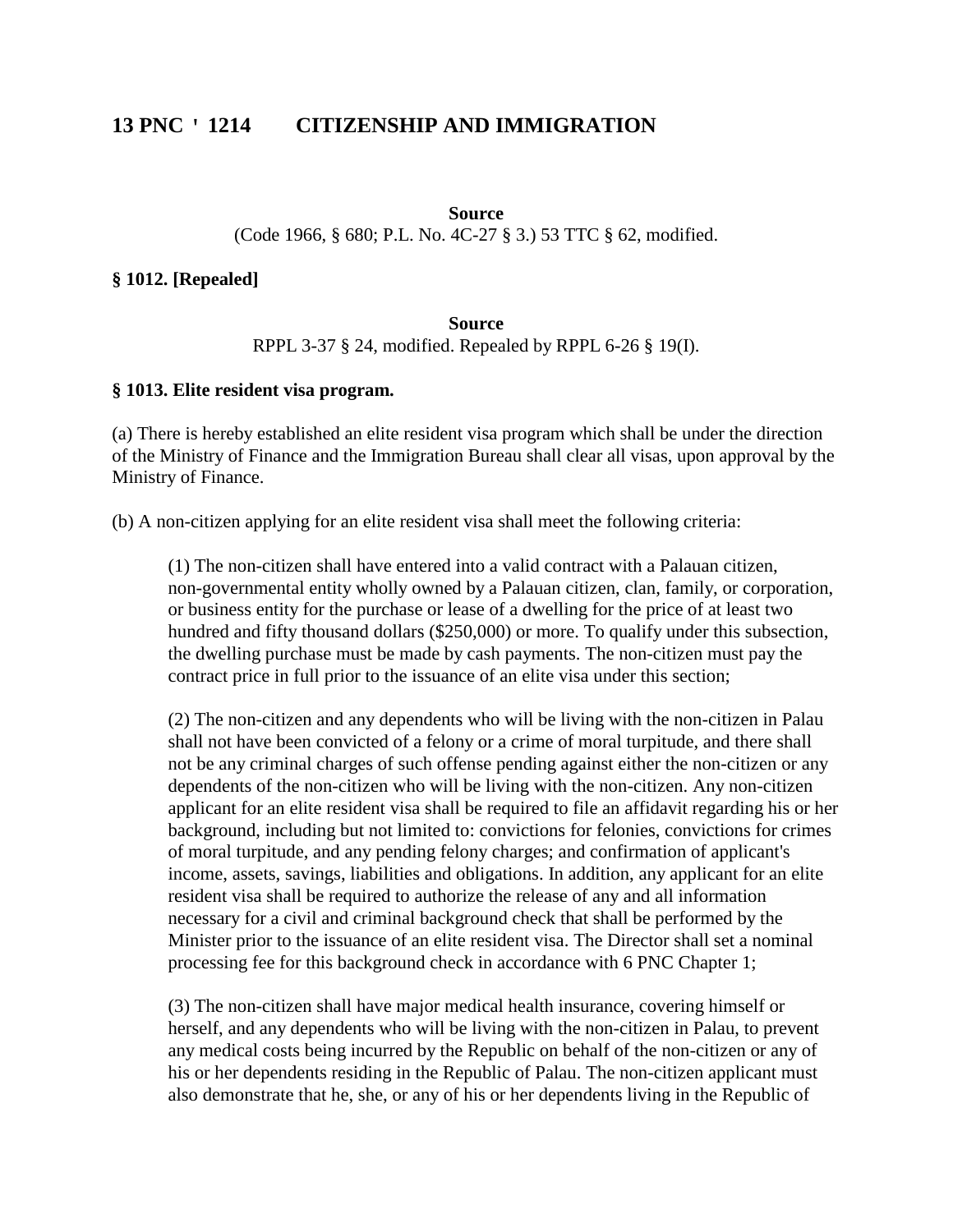Palau under an elite tourist visa are entirely covered for any and all healthcare expenses, including pre-existing conditions, by his or her medical insurance;

(4) Non-citizens holding elite resident visas shall not be permitted any discounted medical services in the Republic of Palau, and shall remain liable for the full cost of any healthcare service incurred by the non-citizen or his or her dependents residing in the Republic on an elite resident visa; and

(5) An applicant for an elite resident visa must demonstrate to the Bureau, prior to the issuance of the elite resident visa and thereafter, annually, on the anniversary of such issuance, that he or she has adequate financial means with which to support himself or herself, and any of his or her dependents that shall reside in the Republic of Palau under his or her elite resident visa.

(c) An elite resident visa to visit the Republic shall be valid for a period of ten (10) years and valid for unlimited multiple entries into the Republic. The visa shall be renewable at the end of every ten year period upon a showing that the visa holder continues to meet the criteria set forth in subsection (b) of this Section.

(d) The fee for issuing an initial elite resident visa shall be twenty thousand dollars (\$20,000), payable to the National Treasury; the fee is non-refundable. The renewal fee shall be ten thousand dollars (\$10,000), payable to the National Treasury; the renewal fee is non-refundable. The number of non-citizens that may hold a current elite resident visa at any time shall be limited to one thousand (1,000).

(e) Dependents of an elite resident visa holder shall be issued elite resident dependent visas that shall expire simultaneously with the corresponding elite resident visa. For each such dependent visa, a non-refundable fee of twenty thousand dollars (\$20,000) shall be paid to the National Treasury. For the purposes of this section, dependents shall be limited to spouses and children twenty-one (21) years of age or younger. The twenty thousand dollars (\$20,000) non-refundable fee for dependent children may be prorated at two thousand dollars (\$2,000) per year for the period, or number of years, less than ten (10) years and more than one (1) year, until each dependent child reaches age twenty-one (21).

(f) In addition to any of the grounds specified in 13 PNC Section 1006, the following shall constitute grounds for revocation of elite resident visas by the order of the President or the Minister of Finance:

(1) Conviction of a violation of any applicable laws regarding foreign investments;

(2) Where the purchase of the dwelling as required in  $\S$  1013(b)(1) is not finalized, the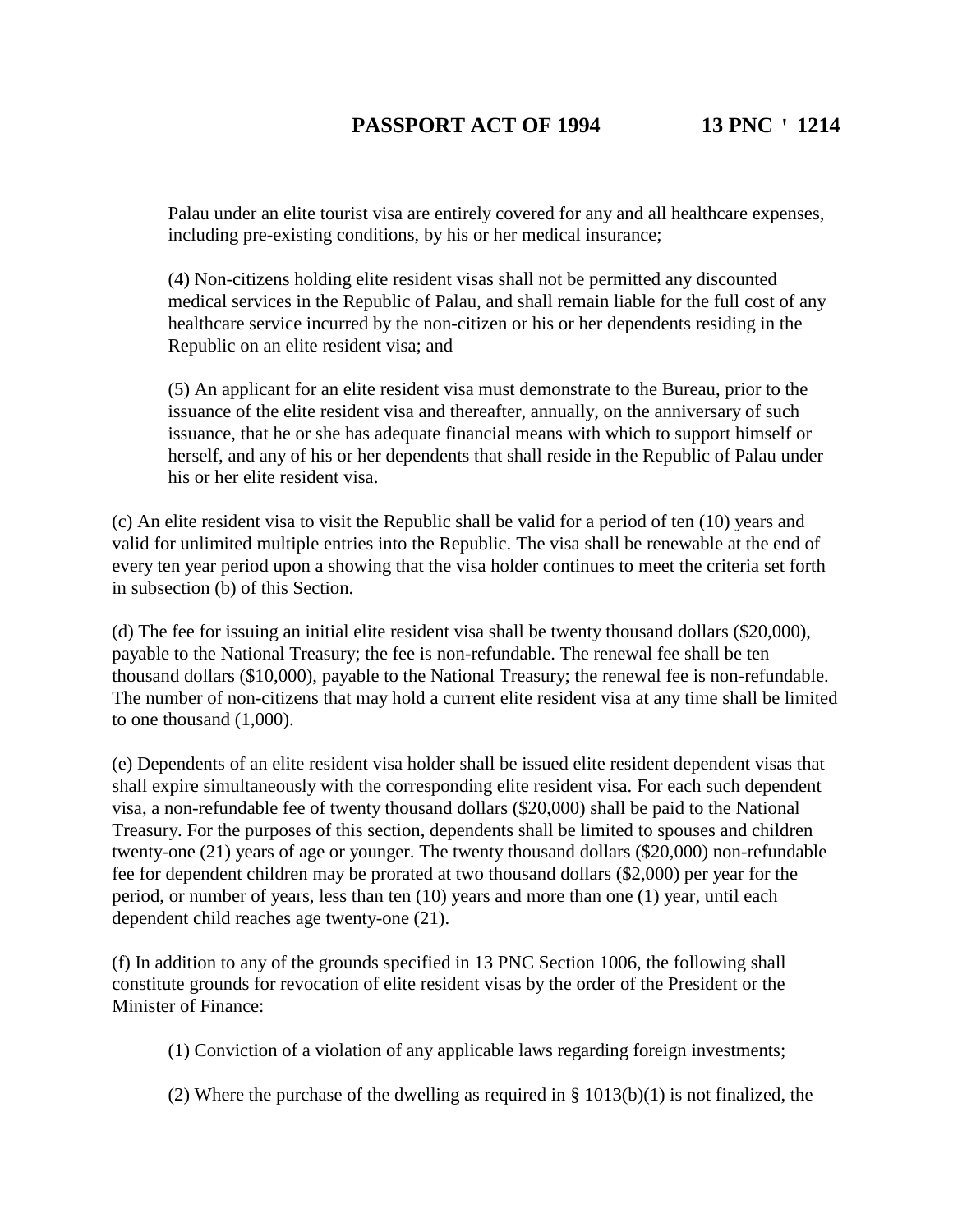visa holder no longer lives in the purchased dwelling, or sells or otherwise disposes of the dwelling without purchasing another dwelling of equal or greater value;

(3) Where the visa holder no longer meets the requirements of  $\S$  1013(b)(1) for any other reasons; and/or

(4) Where the visa holder cannot show a source of income adequate for self-support and support of dependents.

(5) Before any order of revocation becomes final, the visa holder shall be entitled to a hearing before the Minister of Finance or his or her designee, at which hearing the provisions of Subchapter 3 of 6 PNC, Chapter 1, shall apply.

(g) Nothing in this section shall be construed to allow the holder of an elite resident visa to be eligible for any additional right of entry into the Republic of Palau.

(h) A non-citizen applying for an elite resident visa may be denied such visa in accordance with the provisions set forth in 13 PNC Section 1005, as amended by RPPL 6-23.

(i) Upon the death of an elite tourist visa holder during the term of his or her elite resident visa, the elite resident visa may be transferred to a designated person for the remainder of the term of the deceased's elite resident visa, provided that all of the applicable requirements of this section have been fulfilled by the deceased elite resident visa holder and by the transferee. The initial transfer fee for a transferred elite resident visa under this subsection shall be five thousand dollars (\$5,000), payable to the National Treasury; this fee is non-refundable. A renewal of a transferred elite resident visa shall be subject to the renewal fees in subsection (d) of this section.

(j) Holders of elite resident visas or their dependents shall not be eligible to hold a Labor Permit under Title 30 of the Palau National Code. Nothing herein shall be construed to exempt elite resident visa holders or their dependents from the requirements of Title 28 chapter 1.

(k) The Minister of Finance may promulgate regulations as may be appropriate to carry out the purposes of this section.

> **Source** RPPL 7-38 § 3, modified.

# **Chapter 11 Ports of Entry**

§ 1101. Entry of vessels at ports required.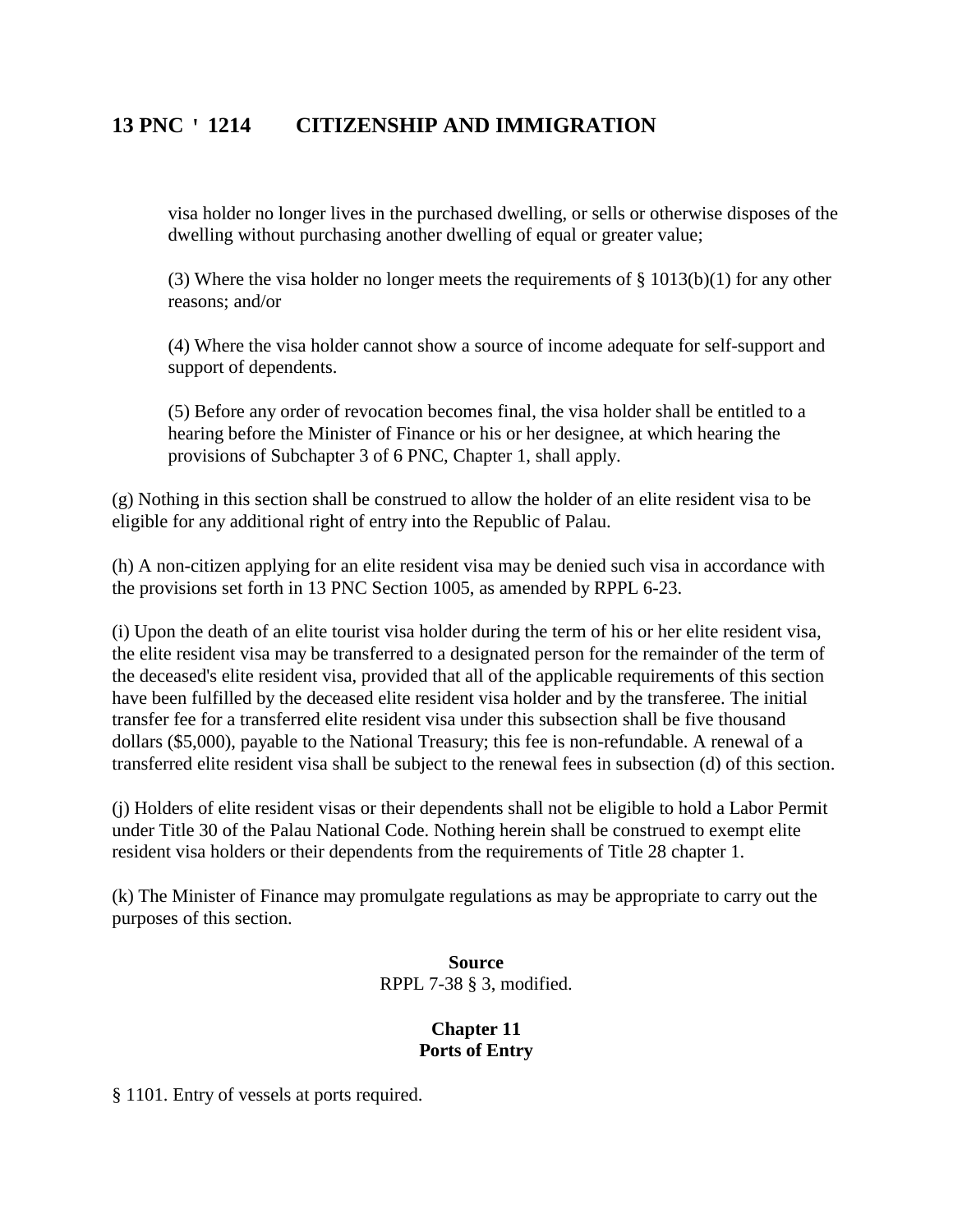- § 1102. Official ports of entry. § 1103. Foreign fishing vessel entry. § 1104. Same; access to live bait. § 1105. [Repealed.] § 1106. Penalties. § 1107. Ports authorized to issue entry permits. § 1108. Manifest required for unlicensed vessels. § 1109. Inspection at ports of entry.
- § 1110. Pilots.

# **§ 1101. Entry of vessels at ports required.**

All vessels and aircraft authorized to enter the Republic must enter and obtain clearance from an official port of entry, and no vessel or aircraft shall call at any other port in the Republic without first entering and obtaining clearance from an official port of entry unless the President or his designated representative determines that the public interest or an emergency requires the vessel or aircraft to enter another port without first entering and obtaining clearance from an official port of entry, and grants permission to do so. A vessel or aircraft in distress may anchor or land at any port in the Republic but shall immediately thereafter notify the nearest government representative of the national government or state government.

### **Source** 53 TTC § 101(1), modified.

# **§ 1102. Official ports of entry.**

The official ports of entry in the Republic of Palau shall be:

- (a) Malakal Harbor;
- (b) Ngardmau Dock, within the Ngardmau Free Trade Zone;
- (c) Airai Airport;
- (d) Peleliu Airport; and
- (e) Angaur Airport.

#### **Source**

53 TTC § 101(1), port of entry designations for other districts omitted and section modified. Subsection (b) amended by RPPL 6-40 § 29[1102]. Amended by RPPL 8-4 § 2, modified.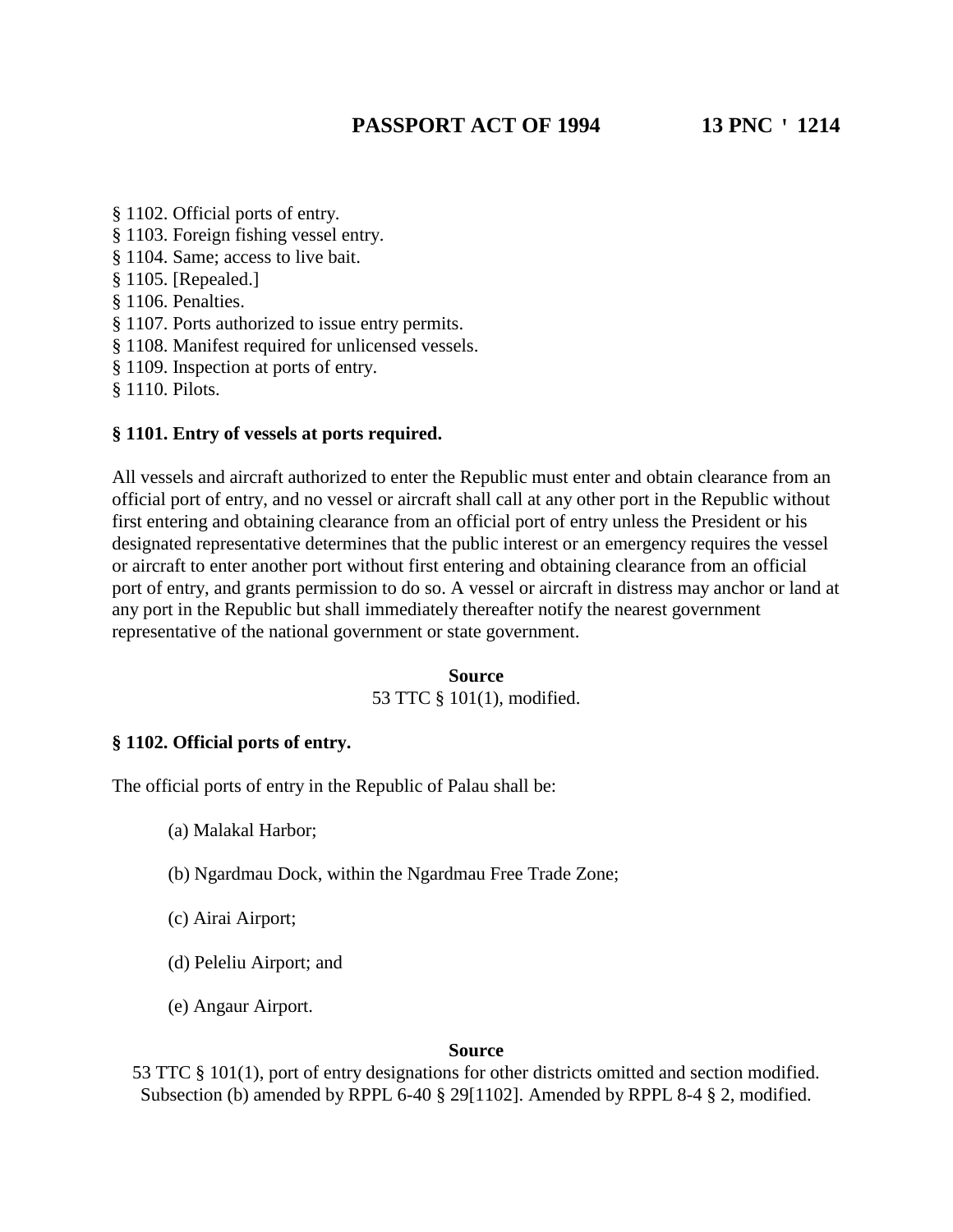### **§ 1103. Foreign fishing vessel entry.**

Subject to approval by resolution of the Olbiil Era Kelulau, foreign fishing vessels shall be granted permission to enter Malakal Harbor for the purpose of purchasing supplies and provisions including food, fuel and water and for the purpose of granting shore leave to crew members.

#### **Source**

53 TTC § 101(2), port of entry designations for other districts omitted and section modified.

### **§ 1104. Same; access to live bait.**

Native varieties of live bait fish may only be sold to foreign fishing vessels if such sales are authorized by law of the state affected. The President shall prescribe rules and regulations to control the opening of ports to foreign fishing vessels, including regulations for the conservation of native stocks of live bait fish. The President may also grant access to additional ports, not designated in this section, to foreign fishing vessels subject to approval of the state legislature of the state affected.

# **Source** 53 TTC § 101(3), modified.

### **§ 1105. [Repealed.]**

#### **Source**

53 TTC § 101(4) to (6), modified; repealed by RPPL 4-10 § 28.

### **§ 1106. Penalties.**

Any person who violates any of the provisions of sections 1101, 1103, and 1104 of this chapter, or any of the rules and regulations issued pursuant hereto, shall upon conviction thereof be subject to a fine of not less than ten thousand dollars (\$10,000), or to imprisonment for a term not to exceed two (2) years, or both.

> **Source** 53 TTC § 101(7), modified.

#### **§ 1107. Ports authorized to issue entry permits.**

The Director of Immigration is hereby authorized to issue entry permits as prescribed by the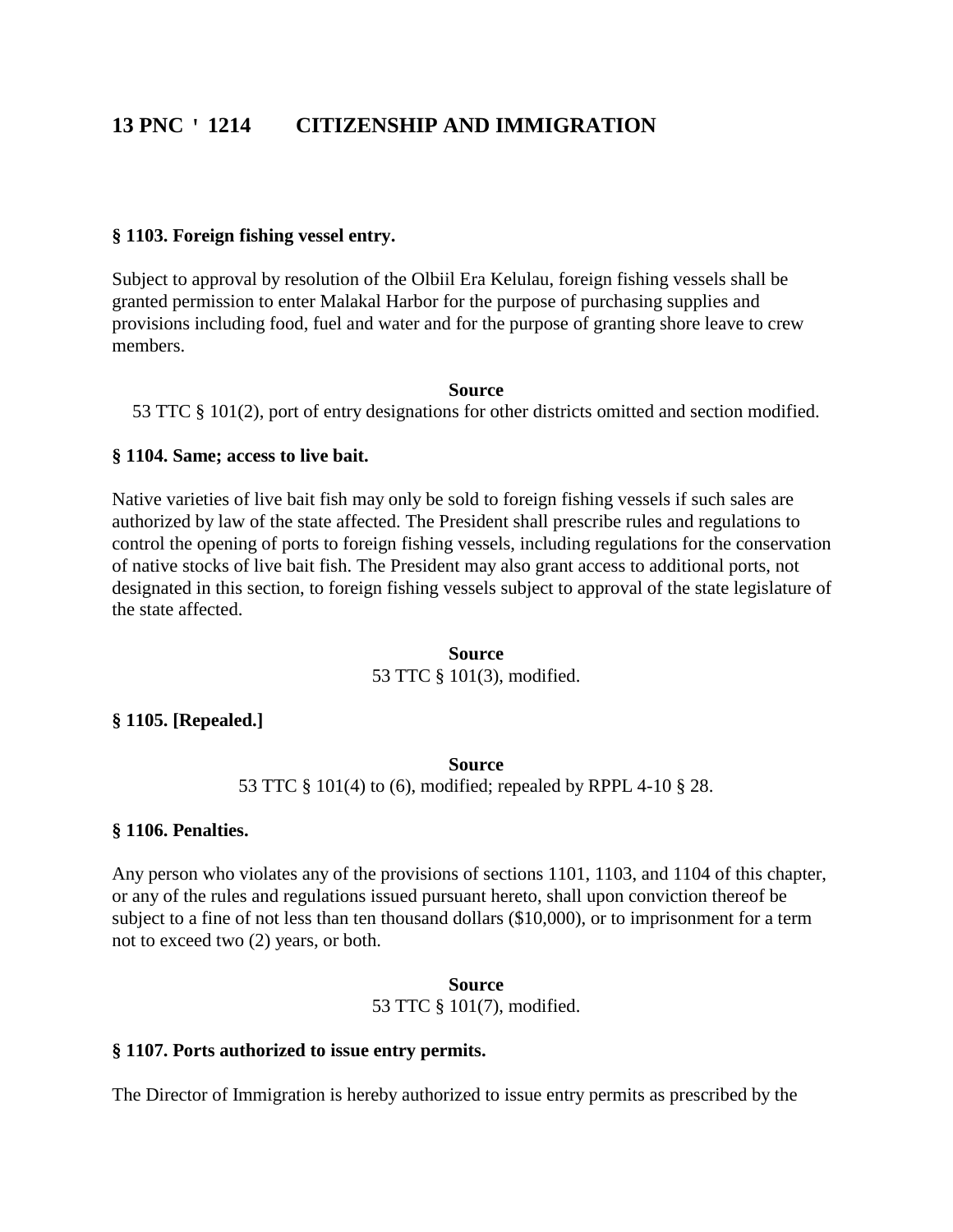President, at Malakal Harbor, Koror.

# **Source** 53 TTC § 102, port of entry designation for other districts omitted and section modified. Amended by RPPL 6-26

§ 19(j).

# **§ 1108. Manifest required for unlicensed vessels.**

The master or other person having the command or charge of any unlicensed vessel, shall, on entry of such vessel into the port designated in section 1107 of this chapter, file a manifest in the form prescribed by the President and signed by such master or other person having the command or charge of said vessel under oath as to the truth of the statements therein contained. Such manifest shall contain:

(a) the name, description, and build of the vessel, the true measure or tonnage thereof, the port to which such vessel belongs and the name of the master of such vessel;

(b) a detailed account of all merchandise, if any, on board such vessel;

(c) an account of the sea stores and ship's stores on board the vessel;

(d) the names of all crew members and passengers aboard such vessel; and

(e) a statement by the master or other person having the command or charge of said vessel as to the purpose of entry and approximate duration of stay in the territorial or inland waters of the Republic.

> **Source** (Code 1966, § 880.) 53 TTC § 103, modified.

# **§ 1109. Inspection at ports of entry.**

All vessels and aircraft entering and departing a port of entry shall be subject to immigration inspection, customs inspection, agricultural inspection and quarantines, public health inspection and quarantines, and other administrative inspections authorized by law. If any vessel or aircraft not being in distress enters or attempts to enter a port in violation of the provisions of this section, such information shall be communicated by the fastest available means to the Bureau of Public Safety or the Director of Immigration.

### **Source**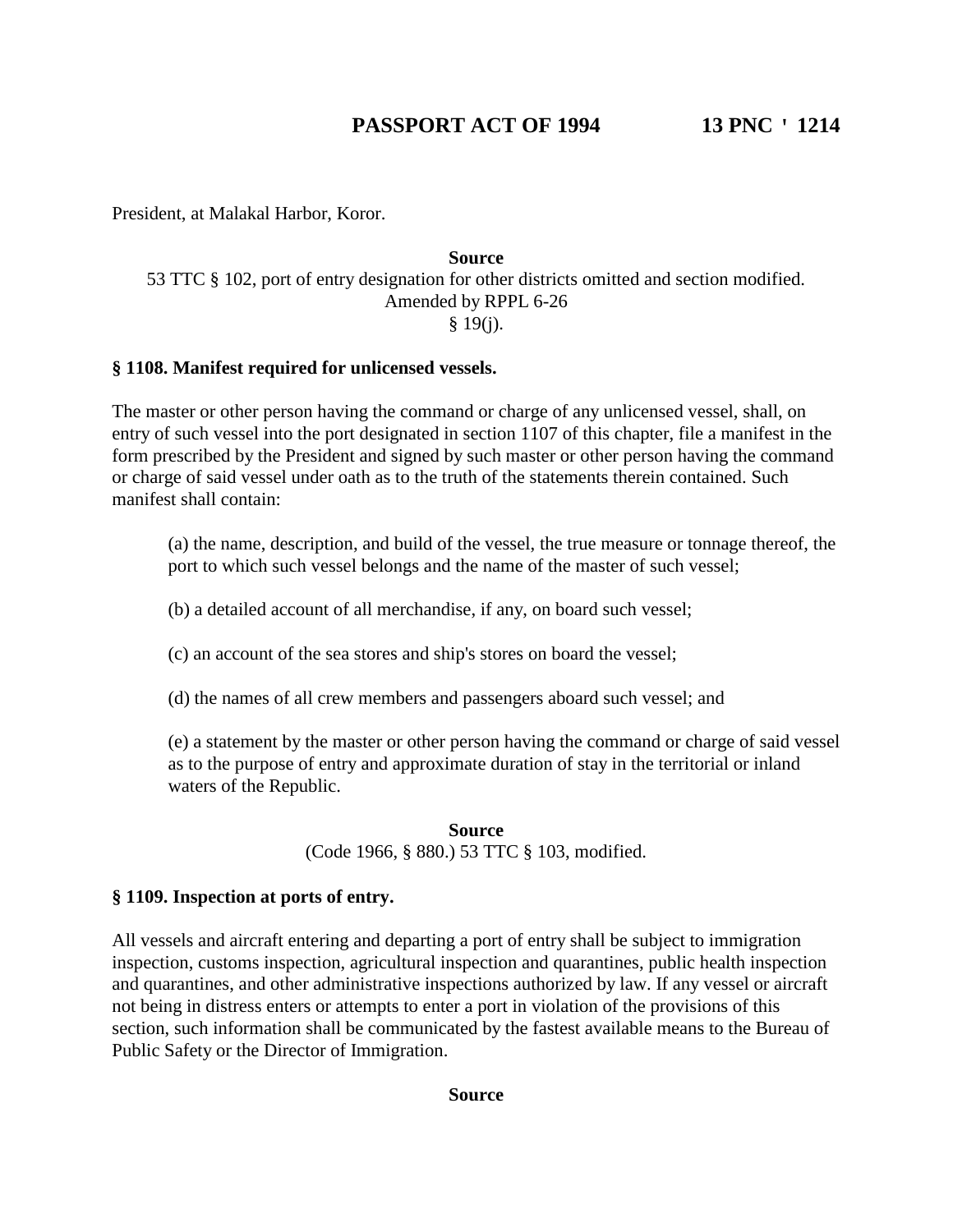(Code 1966, § 872(b).) 53 TTC § 104, modified. Amended by RPPL 6-26 § 19(k).

# **§ 1110. Pilots.**

(a) The President shall designate and by proclamation announce those waters of the Republic in which foreign registered vessels shall be required to have in their service a Republic registered pilot for the waters concerned, who shall be subject to the customary authority of the master and direct the navigation of the vessel in those waters. These designations shall be made with due regard to the public interest, the effective utilization of navigable waters, and marine safety.

(b) The registration of Republic pilots shall be carried out by the Director of the Division of Transportation and Communication under such regulations as to qualifications, terms and conditions which will assure adequate and efficient pilot service. The qualifications, terms and conditions to be met by each pilot shall include, but not be limited to, availability for service when required and agreement to comply with all applicable regulations issued by the Director pursuant to this section.

(c) The Director shall issue documentary evidence of registration to Republic registered pilots and such evidence shall be in their possession at all times when in service of a vessel. This evidence of registration shall describe the part or parts of the Republic waters within which the holder is authorized to perform pilotage.

(d) The Director shall establish by regulation the period of validity of registration of Republic registered pilots. When the Director determines on record, after notice and opportunity for a hearing, that a registered pilot has violated any regulation pursuant to this section, he may revoke or suspend the registration of such pilot.

(e) The Director shall establish by regulation the rates, charges and any other conditions or terms for services performed by registered pilots to meet the provisions of this section.

(f) The rates, charges and other conditions or terms for pilotage services by registered pilots established by the Director in accordance with subsection (e) of this section shall be fair and equitable, giving due consideration to the public interest and the reasonable cost and expense of providing and maintaining such facilities and arrangements as are required for the efficient performance of pilotage services in accordance with provisions of this section.

(g) Any owner, master or person in charge of a vessel subject to this section who permits the navigation of the vessel by a person not a registered pilot in waters designated by the President pursuant to subsection (a) of this section or who permits the navigation of the vessel without having on board a registered pilot shall be liable to the Republic government in a civil penalty not exceeding one thousand dollars (\$1,000) for each violation, for which sum the vessel shall be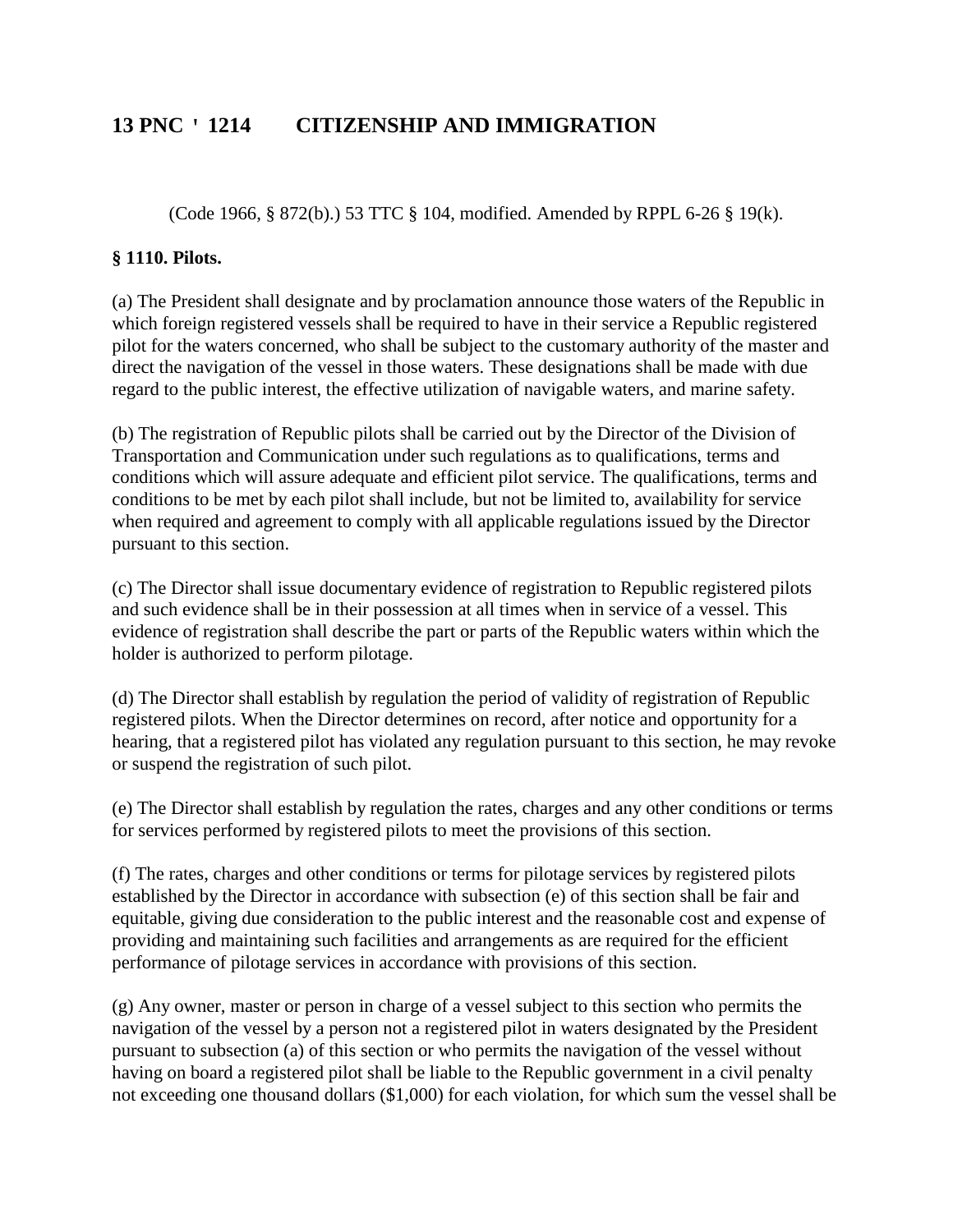liable and may be seized and proceeded against by way of libel in the Supreme Court. Each day the vessel shall be so navigated shall constitute a separate violation.

(h) Notwithstanding any other provision of this section, a vessel may be navigated in Republic waters without a Republic registered pilot when:

- (1) the Director, or his designee, notifies the master that a registered pilot is not available;
- (2) the vessel or its cargo is in distress or jeopardy; or
- (3) the vessel is a foreign fishing vessel or military vessel.

**Source** (P.L. No. 7-109, § 1.) 53 TTC § 105, modified.

# **Chapter 12 Republic of Palau Passport Act of 1994**

- § 1201. Purpose.
- § 1202. Definitions.
- § 1203. Authority to grant, issue and verify passports.
- § 1204. Persons entitled to passport.
- § 1205. Application for passport; verification by oath of initial passport.
- § 1206. Types of passports.
- § 1207. Fees for execution and issuance of passports.
- § 1208. Validity of passport; limitation of time; outstanding passport.
- § 1209. Manually-read Republic of Palau passports; expiration.
- § 1210. Security of passports.
- § 1211. Alteration, mutilation, falsification, use other than by bearer.
- § 1212. Contract for procurement of passports.
- § 1213. Regulations.
- § 1214. Authority to grant, issue, and renew diplomatic passports.
- § 1215. Persons authorized to hold diplomatic passports.
- § 1216. Use and surrender of diplomatic passports.

# **§ 1201. Purpose.**

The purpose of this chapter is to regulate the issuance of Republic of Palau passports and to regulate the use of Trust Territory of the Pacific Islands passports. This chapter shall be known as the "Republic of Palau Passport Act of 1994."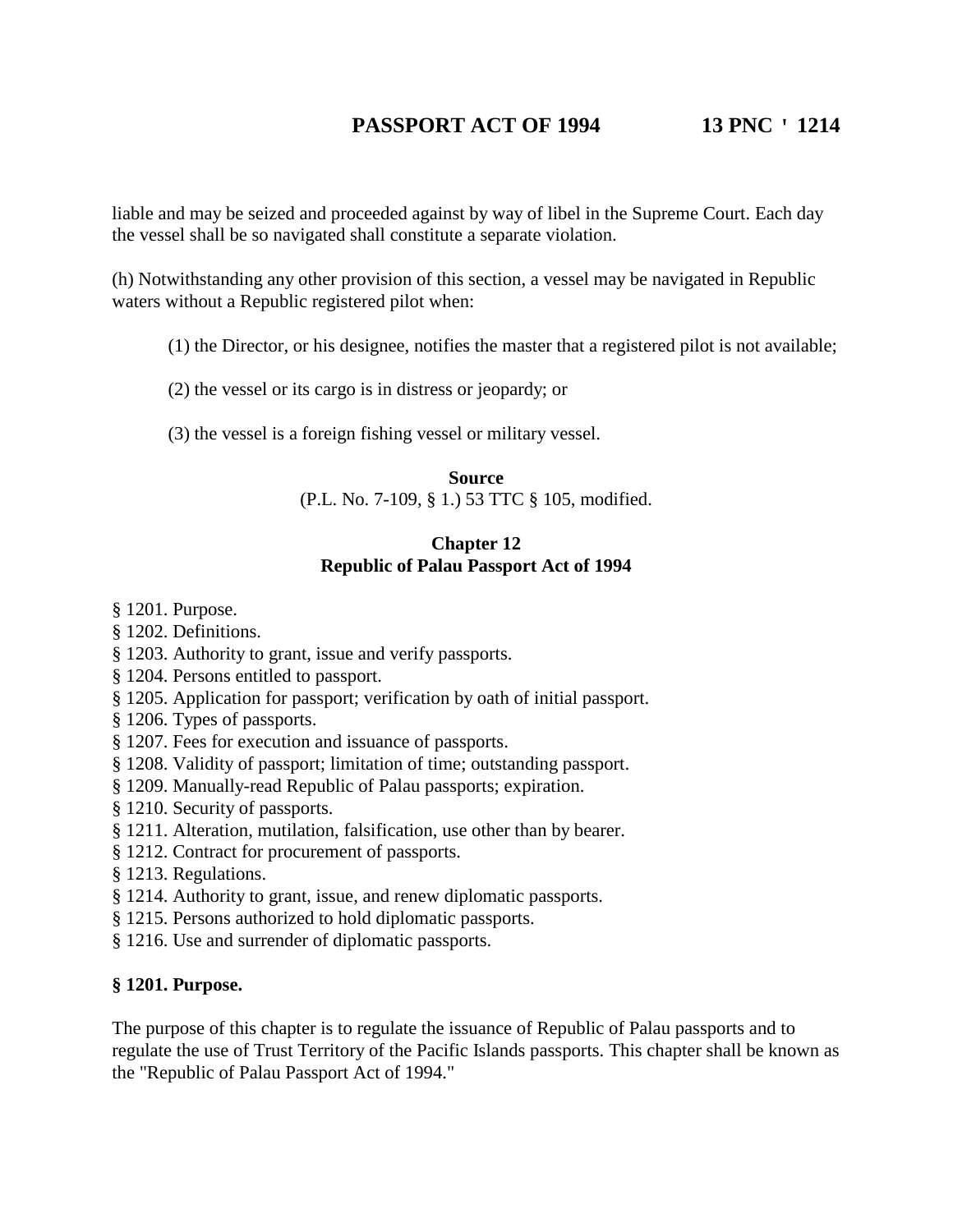#### **Source**

RPPL 4-27 § 1, modified.

### **§ 1202. Definitions.**

The following definitions are to be used in interpreting this chapter. Any term not listed below is to be accorded its ordinary dictionary definition:

(a) "Government" means the National Government of the Republic of Palau.

(b) "Minister" means the Minister of State.

(c) "Passport" means any travel document issued by competent authority showing the bearer's origin, identity, and nationality, if any, which is valid for the entry of the bearer into a foreign country.

# **Source**

RPPL 4-27 § 2, modified. RPPL 5-24 § 2(a) added new subsections (a)  $\&$  (b) and re-lettered subsequent definitions. Amended by RPPL 7-3 § 6.

# **§ 1203. Authority to grant, issue and verify passports.**

The Minister of State or his designees may grant, issue, renew, verify, or revoke passports on behalf of the Republic of Palau. Passports may be granted, issued, renewed, verified, or revoked in foreign countries by diplomatic representatives of the Republic of Palau, under such regulations as the Minister of State shall promulgate on behalf of the Republic of Palau, and no other person shall grant, issue, verify, or revoke Republic of Palau passports.

# **Source**

RPPL 4-27 § 3.

# **§ 1204. Persons entitled to passport.**

No passport shall be granted, renewed, issued to, or verified for any person other than a citizen of the Republic of Palau, except for individuals residing in the Republic of Palau who carry or are eligible for Trust Territory of the Pacific Islands passports as of the effective date of this Chapter, who are not citizens of any other country, and who apply for a Republic of Palau passport within the two-year transition period.

### **Source** RPPL 4-27 § 4, modified.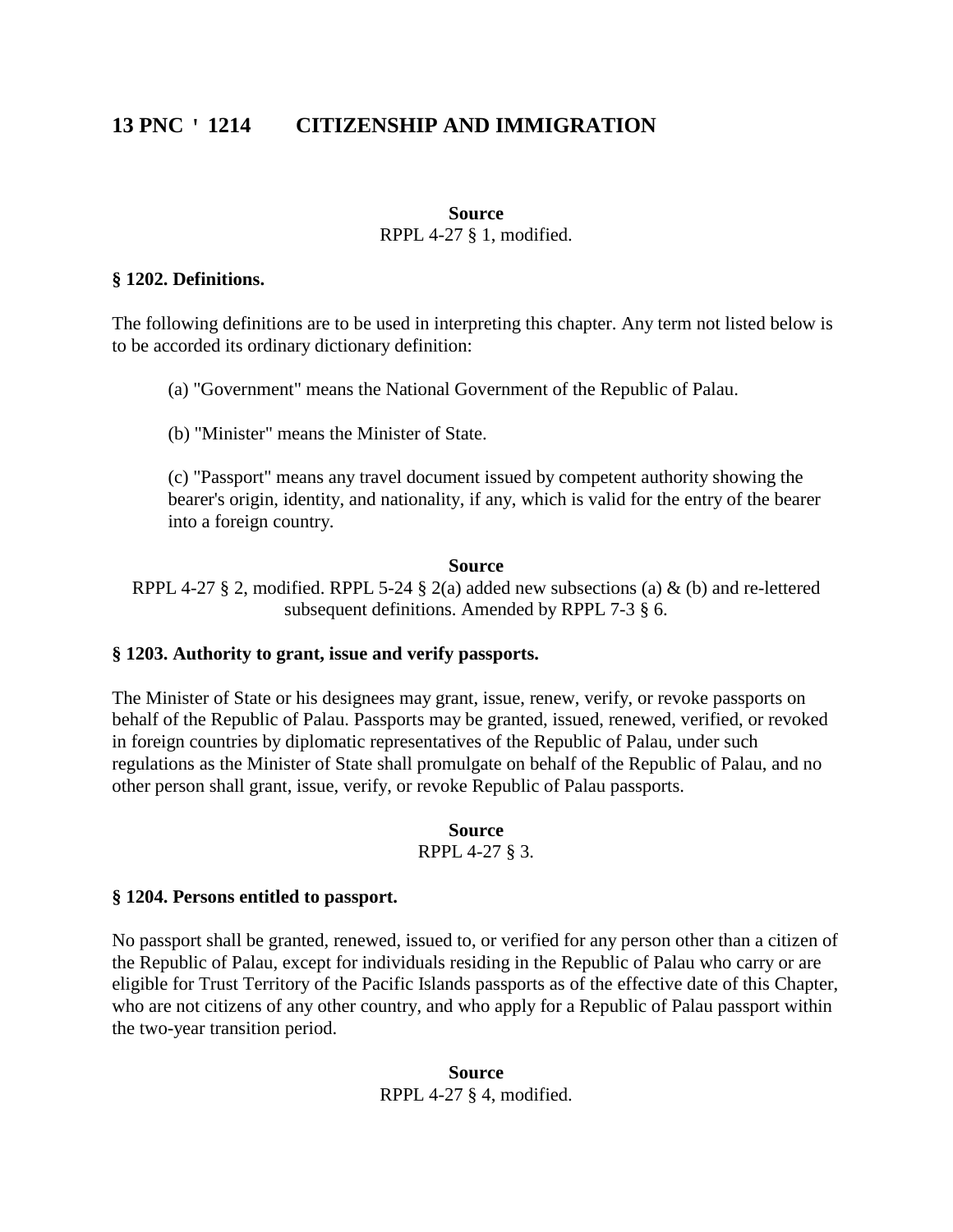# **§ 1205. Application for passport; verification by oath of initial passport.**

If the applicant has not previously been issued a Republic of Palau passport, the application and its contents shall be sworn to by the applicant before a person authorized and empowered by the Minister of State to administer oaths. The giving of any false or misleading information in the application may be grounds for denial or revocation of the passport.

> **Source** RPPL 4-27 § 5. Amended in its entirety by RPPL 7-3 § 6.

# **§ 1206. Types of passports.**

There shall be three types of passports in the Republic of Palau: Diplomatic, Official, and Regular. No Diplomatic passport shall be issued until legislation establishing qualifications for recipients has been enacted. Within 45 days of the effective date of this Chapter, the President shall submit such legislation. Official passports may be issued to elected officials of the National Government, including the President, the Vice President and members of Congress; Ministers; members of the Council of Chiefs; and Justices of the Supreme Court who are citizens of Palau. The Minister of State shall, by regulation, establish other eligibility requirements for all types of passports.

#### **Source** RPPL 4-27 § 6, modified.

### **§ 1207. Fees for execution and issuance of passports.**

Except as provided in (a) and (b) below, there shall be collected and paid into the National Treasury a fee, prescribed by the Minister of State by regulation, which shall not be less than full cost to the National Government for each passport issued or renewed.

(a) No fee shall be charged for currently valid passports converted to Machine Readable Travel Documents within sixty (60) days of he effective date of this section, as amended.

(b) No fees shall be charged for Official or Diplomatic passports.

**Source** RPPL 4-27 § 7. Amended in its entirety by RPPL 7-3 § 6.

# **§ 1208. Validity of passport; limitation of time; outstanding passport.**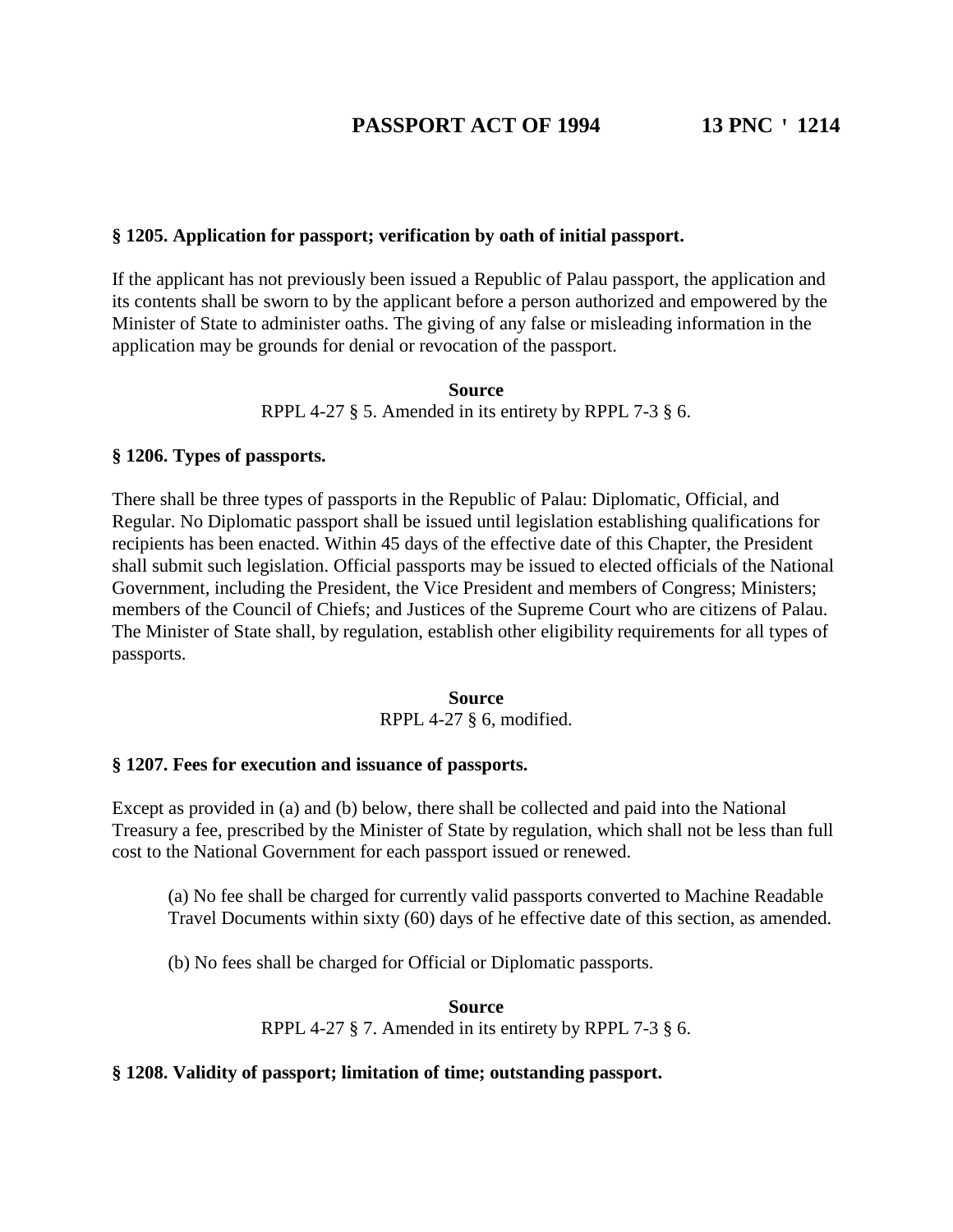A regular passport shall be valid for a period of five years from the date of issue for an eligible person below 16 years of age and ten years from the date of issue for an eligible person at least 16 years of age. Official and diplomatic passports shall be valid for a period of up to two years with only one renewal. An official or diplomatic passport shall not be used by the holder after the expiration of his or her term of office and shall be surrendered to the Ministry of State within 20 days of such expiration. The Minister of State may limit the validity of a passport to a lesser period in an individual case.

### **Source**

RPPL 4-27  $\S$  8. Amended by RPPL 5-24  $\S$  2(b). Amended in its entirety by RPPL 7-3  $\S$  6.

# **§ 1209. Manually-read Republic of Palau passports; expiration.**

There shall be a transition period expiring December 31, 2006, during which time Republic of Palau passports incapable of being machine-read shall remain valid. Prior to December 31, 2006, all persons bearing Republic of Palau passports which cannot be machine-read, shall submit their passports to the Ministry of State in order to obtain machine-readable Republic of Palau passports. Starting on January 1, 2007, only machine-readable Republic of Palau passports shall be valid, and all others shall be invalid for all purposes.

### **Source**

RPPL 4-27 § 9. Amended in its entirety by RPPL 7-3 § 6.

### **§ 1210. Security of passports.**

The President and Minister of State shall take all measures necessary to maintain the security of Republic of Palau passports.

### **Source**

### RPPL 4-27 § 10.

### **§ 1211. Alteration, mutilation, falsification, use other than by bearer.**

Republic of Palau passports may not be altered, mutilated, or falsified in any way. Alteration, mutilation, or falsification may make a passport invalid, and if willful, may subject the bearer to prosecution. It shall be unlawful for any person other than the bearer to use a Republic of Palau passport. Any person guilty of intentionally altering, mutilating, or falsifying a Republic of Palau passport, or using another's Republic of Palau passport, shall be sentenced to a term of not less than 2 years nor more than 10 years, a fine of not less than \$10,000 nor more than \$500,000, or both.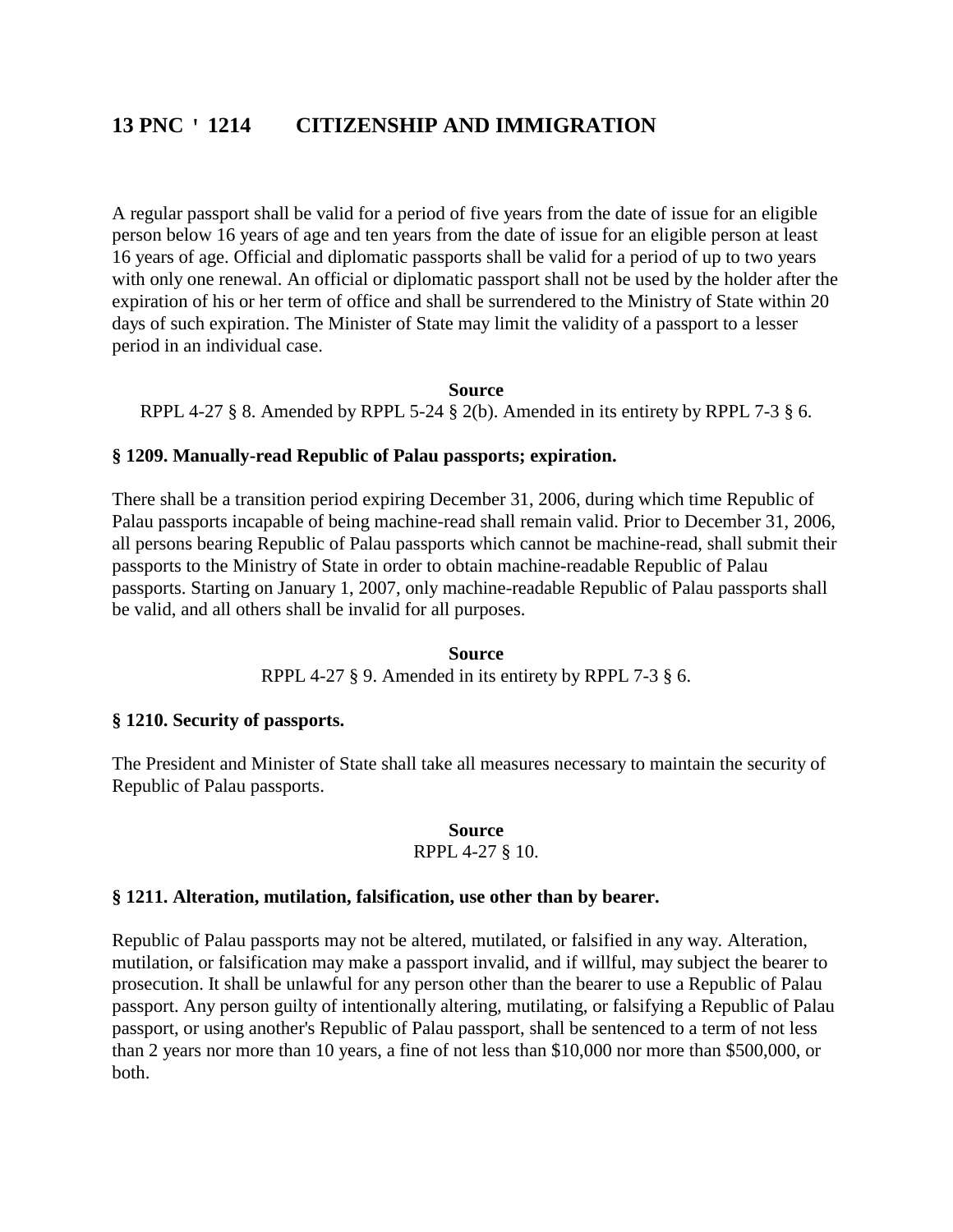# **Source**

# RPPL 4-27 § 11.

### **§ 1212. Contract for procurement of passports.**

The President is hereby authorized to enter into an agreement during Fiscal Year 1994 for designing and printing of Republic of Palau passports. The agreement shall not be subject to the procurement requirements in Chapter 4 of Title 40 of the Palau National Code Annotated.

### **Source** RPPL 4-27 § 12, modified.

### **§1213. Regulations.**

The Minister is authorized to promulgate regulations consistent with Sections 1201 through 1216 to effectuate the intent and purpose of this chapter.

> **Source** RPPL 4-27 § 13. Amended by RPPL 5-24 § 2(c).

# **§1214. Authority to grant, issue, and renew diplomatic passports.**

The President of the Republic of Palau or his designee may grant, issue, renew, verify or revoke Republic of Palau diplomatic passports to qualified individuals. Except as set forth herein or in regulations promulgated by the President or his designee, no other person shall have authority to grant, issue, renew, verify or revoke Republic of Palau diplomatic passports. Diplomatic passports may be held by individuals at the same time as they hold a regular passport. This section shall not be deemed to revoke or limit the authority of the Minister under this chapter concerning other classes of passports.

> **Source** RPPL 5-24 § 2(d), modified.

### **§1215. Persons authorized to hold diplomatic passports.**

The President or his designee may issue a diplomatic passport to a citizen of the Republic who meets the following criteria:

(a) The person is employed by the Government and has a duty station located outside of the Republic of Palau; or